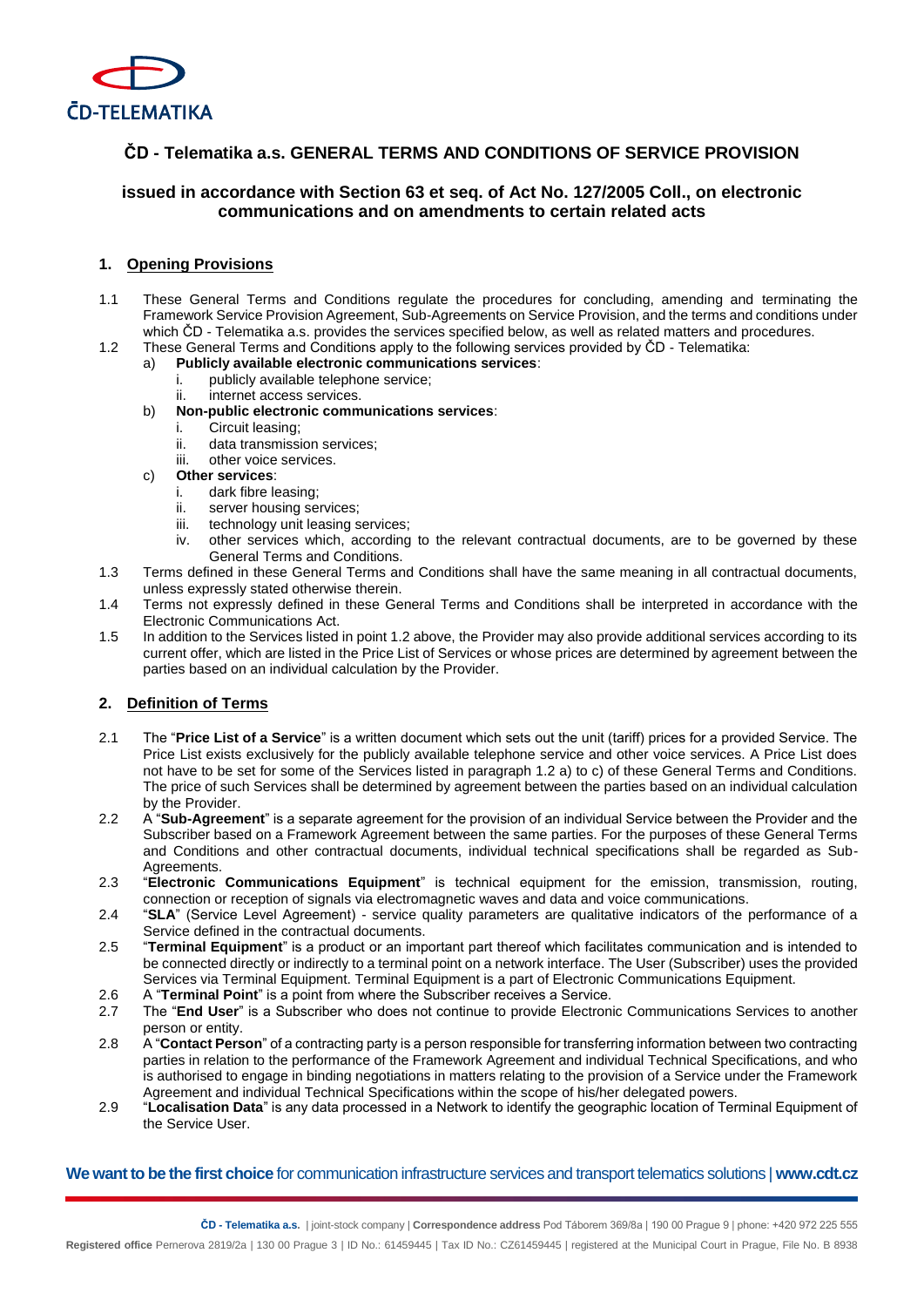

- 2.10 A "**small enterprise**" is an entity meeting the definition of Commission Recommendation 2000/361/EC of 6 May 2003, which employs fewer than 50 people and has an annual turnover (the amount of money received in a given period) or balance sheet (a statement of assets and liabilities) of less than EUR 10 million.
- 2.11 A "**micro-enterprise**" is an entity meeting the definition of Commission Recommendation 2003/361/EC of 6 May 2003, which employs fewer than 10 people and has an annual turnover (the amount of money received in a given period) or balance sheet (a statement of assets and liabilities) of less than EUR 2 million.
- 2.12 The "**Subscriber's Site**" is the place designated by the Subscriber in the contractual documents for the installation of Electronic Communications Equipment. This place shall comply with the Provider's requirements for the entire duration of provision of the Service and cannot be changed without the Provider's written consent. If the Subscriber's Site is in third-party ownership, installation of the Electronic Communications Equipment and establishment of the Service shall depend upon the Subscriber acquiring and submitting documents evidencing the Subscriber's right to use that place (including the right to install the Electronic Communications Equipment and to use the Service). If the Electronic Communications Equipment is situated on the Provider's premises, the Provider shall be responsible for the Subscriber's Site.
- 2.13 "**Non-public electronic communications services**" are part of the services provided by the Provider as defined in Article 1.2 of these Terms and Conditions; if the Provider provides these non-public services to a Consumer (i.e. a non-business entity) or to a Small Enterprise, Micro-Enterprise or Non-Profit Organisation, if it is an End User, these entities shall not be subject to the rights arising from Section 63 et seq. of the Electronic Communications Act.
- 2.14 A "**non-profit organization**" is a public benefit legal entity as defined in Section 146 of the Civil Code which, according to its founding legal act, does not distribute profits or other own resources among its members.
- 2.15 The "**Civil Code**" means Act No. 89/2012, the Civil Code, as amended.
- 2.16 An "**authorised representative**" of a contracting party is a person authorised to bind the contracting party to and enter into a Framework Agreement and/or Technical Specifications. If this is not a person authorised to represent the contracting party under the Civil Code, the Authorised Representative of a contracting party shall hold a valid power of attorney for the activities in question, and shall submit that power of attorney to the Provider.
- 2.17 "**Legitimate Suspension**" of a provided Service shall mean the suspension of provision that occurs:
	- a) due to the occurrence and process of removing a Malfunction arising on the part of the Subscriber or because the Subscriber failed to provide the Provider with all cooperation necessary to remove the Malfunction;
	- b) for reasons deriving from applicable legislation or from a decision by a competent administrative authority;
	- c) due to damage to or a malfunction in the Terminal Equipment for reasons on the part of the Subscriber, including but not limited to a situation where the Subscriber's Site fails to comply with the conditions laid down in paragraph 5.2(e) below or where the Subscriber breaches an obligation laid down in Contractual Documents;
	- d) as a result of an act or omission by the Subscriber, whether out of intent or negligence, which could affect the due operation or security of this Network or is in contravention of Contractual Documents and/or applicable legislation;
	- e) as a result of a delay of the Subscriber's in paying the price for such a Service, even after being granted a grace period in accordance with paragraph 5.2(a) below.
- 2.18 "**Personal Data**" is further defined in Terms and Conditions of Personal Data Protection and Principles of Personal Data Processing pursuant to paragraph 7.1 of these General Terms and Conditions.
- 2.19 "**Service Parameters**" are the parameters of Service operation. The permitted limits of such Service Parameters in the operation of the Service and the method for the assessment and measurement thereof shall be derived from technical standards and recommendations by professional organisations competent in the field covered by individual types of Services, unless otherwise agreed between the parties. The Service Parameters are set out in the Service Description.
- 2.20 "**Essential Contractual Conditions**" are those parts of the General Terms and Conditions or Contractual Documentation which are described in Section 63(1)(a) and (b) and in paragraph 5 of the Electronic Communications Act, i.e. in particular a description of the service, the offer and method of use of servicing and customer support services, pricing details and arrangements on the duration of the contract, where this concerns publicly available Electronic Communications Services provided by the Provider or a connection to a public communication network provided by the Provider.
- 2.21 A "**Service Description**" is a written document containing specific technical and other conditions for the provision of a specific type of Service. The Service Description shall constitute an integral part of the Framework Agreement.
- 2.22 A "**Malfunction**" is the unavailability of the Service, or a restriction, suspension, change or irregularity in the provision or operation thereof, resulting in Service Parameter values lower than the permitted limit. A Malfunction occurring on the part of the Subscriber means any Malfunction in the provision of the Service occurring due to a breach of the Subscriber's obligations laid down in Contractual Documents.
- 2.23 The "**Provider**" is the company ČD Telematika a.s., with its registered office at Pernerova 2819/2a, 130 00 Prague 3, Company ID No.: 61459445, incorporated in the Commercial Register kept by the Municipal Court in Prague, Section B, File 8938, which is a holder of a certificate of notification of communications activity issued by the Czech Telecommunication Office for provision of an electronic communications network and provision of electronic communications services.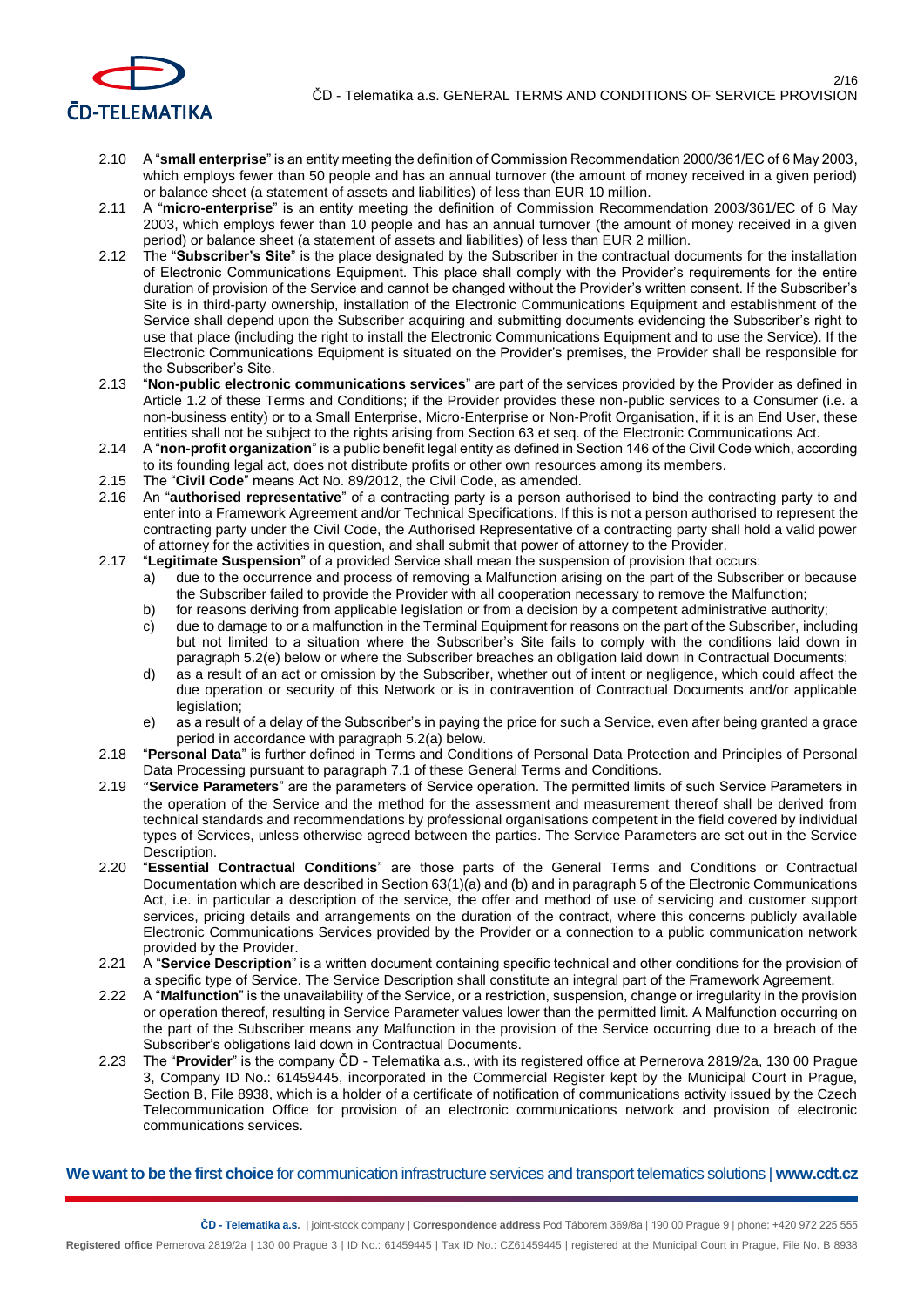

- 2.24 For the purposes of billing the Services, the "**Last Day**" shall mean the day prior to the date of actual termination of the Service.
- 2.25 "**Traffic Data**" means any data processed with a view to transmitting a message via an electronic communications network or for the accounting thereof. Where the legislation of the Czech Republic in force and effect provides a different or more precise definition of this term, the definition under such legislation shall apply.
- 2.26 The "**First Day**" means the first day following the date of delivery of the Service or the day following the date of completion of the trial period, if agreed in a Special Arrangement or Technical Specification. If a fixed/minimum period of service is agreed between the parties, the service period shall commence on the First Day.
- 2.27 A "**Certificate of Handover**" is a document agreed to by both Parties which, in addition to the configuration of the Service, includes the actual date of handover of the Service or the date of a change to the Service.
- 2.28 A "**Complaint**" is the exercise of the Customer's rights arising from the Provider's liability for the quality and scope of the Services provided or for the accuracy of Billing.
- 2.29 The "**Framework Agreement**" is a framework agreement on the provision of Services between the Provider and the Subscriber. The Framework Agreement is taken to mean the body of the Framework Agreement itself, plus annexes constituting a part thereof. The Provider and the Subscriber, having entered into a Framework Agreement together, shall also be referred to collectively as the contracting parties.
- 2.30 A "**Network**", for the purposes of these General Terms and Conditions, means an electronic communications network provided by the Provider.
- 2.31 The "**Service**", for the purpose of these General Terms and Conditions, refers to the service or multiple services specified in paragraph 1.2 above.
- 2.32 An "**Electronic Communications Service**" is a service normally provided for remuneration which consists wholly or mainly of the conveyance of signals on electronic communications networks, including telecommunications services and transmission services in networks used for radio and television broadcasting, and on cable television networks, but excluding services that offer content by means of electronic communications networks and services, or exercise editorial control over the content transmitted using electronic communications networks and services; it does not include information society services which do not consist wholly or mainly of the conveyance of signals on electronic communications networks.
- 2.33 "**Contractual Documents**" are any and all documents and written arrangements between the Provider and the Subscriber governing the provision of Services, especially a pre-contract form for the provision of Services, the Framework Agreement, Technical Specifications (Sub-contracts), these General Terms and Conditions, the Service Price List and the Service Description. All of these documents are public and available on the Provider's website www.cdt.cz in the section Customer Centre / Downloads. With this publication, the Provider also fulfils the information obligations imposed upon the Provider by the Electronic Communications Act in the case of the provision of public services (e.g. pre-contractual information). In the cases provided for in Section 63 of the Electronic Communications Act, the Framework Agreement shall also consist of information provided prior to the conclusion of the Framework Agreement pursuant to Section 63(1) and a summary of this Agreement pursuant to Section 63(5) of the Electronic Communications Act in the case of Subscribers who are Consumers or who, prior to the conclusion of the Framework Agreement, provide evidence of their status as Micro-Enterprises, Small Enterprises or Non-Profit Organisations together with the completed pre-contract form for the provision of public services to the Provider and who have not waived their right to these Contractual Documents in the pre-contractual document. If it is not possible to provide such information to these entities before the conclusion of the Framework Agreement, the Provider shall supply it immediately after concluding or modifying the Agreement, and the Subscriber shall confirm his/her consent by the first use of the Service provided by the Provider relating to the Agreement or modification thereof.
- 2.34 A "**Consumer**" is anyone who enters into a Framework Agreement with or otherwise deals with the Provider beyond the scope of his/her own business activities or beyond the performance of his/her self-employment. That is, an entity that is not engaged in the provision of electronic services and is subject to the rights ensuing from Section 63 et seq. of the Electronic Communications Act.
- 2.35 "**Technical Specifications**" are a sub-agreement containing the parties' arrangements on the provision of individual Services in accordance with the concluded Framework Agreement.
- 2.36 A "**Telephone Network**" is a network used for the provision of publicly available telephone services by the Provider.
- 2.37 A "**Technological Unit**" is an Electronic Communications Equipment, including technical arrangements (in particular the wiring, operating area and power supply device).
- 2.38 The "**Subscriber**", for the purposes of these General Terms and Conditions, means a User who has entered into a Framework Agreement with the Provider for the provision of Services and complies with all conditions laid down by relevant legislation and these General Terms and Conditions.
- 2.39 A "**User**" is an individual or a legal person to whom the Service is provided or who applies for the provision thereof. If the User and Subscriber are not one and the same person, the Subscriber shall be liable for acts or omissions by the User as if the Subscriber had committed such acts or omissions him/herself.
- 2.40 "**Publicly Available Electronic Communications Services**" are a part of the services provided by the Provider; in the case of their provision by the Provider to a Consumer (i.e. a non-business entity) or to a Small Enterprise, Micro-Enterprise or Non-Profit Organisation, the rights ensuing from Section 63 et seq. of the Electronic Communications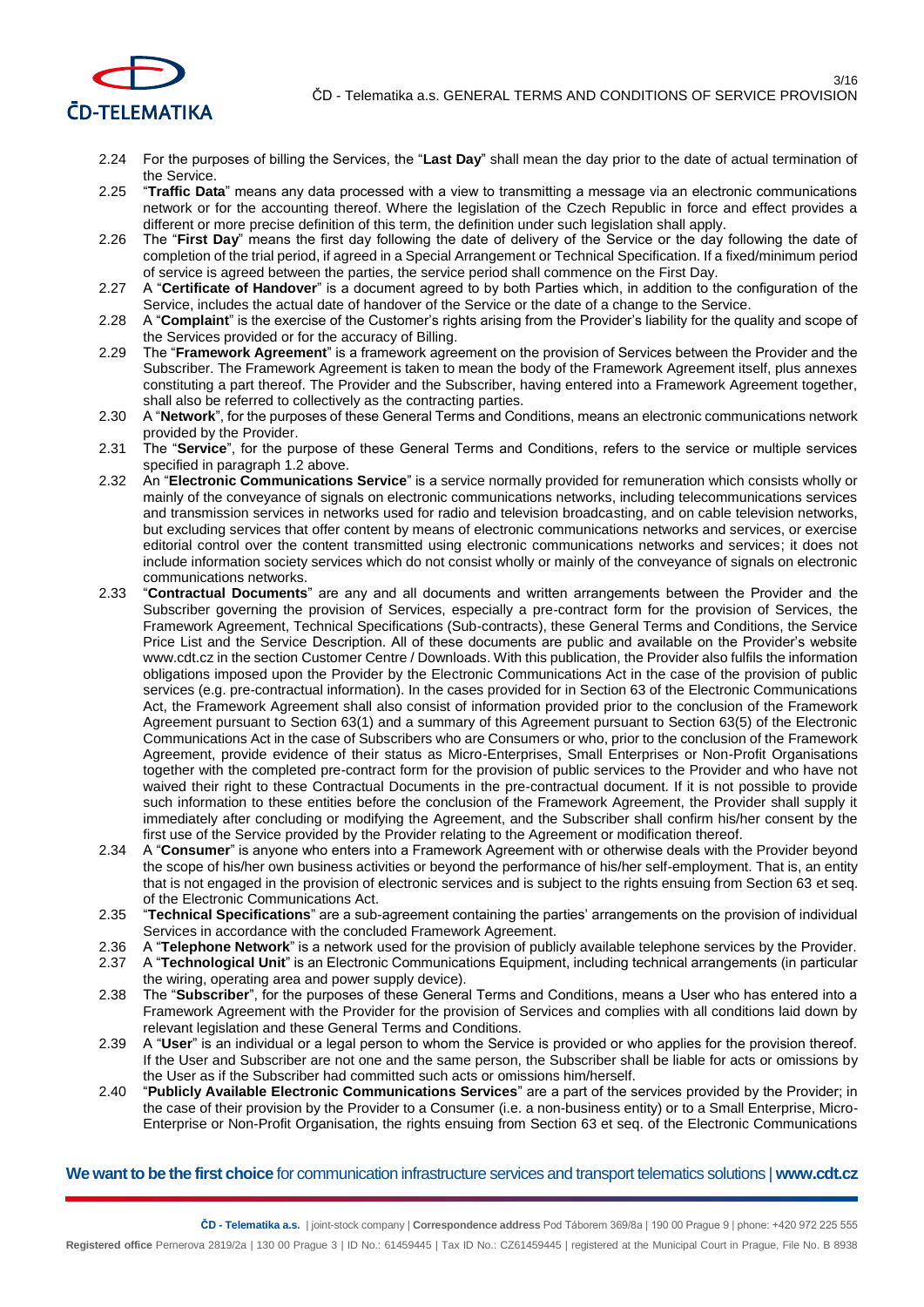

Act shall apply, unless these entities waive these rights in advance. A Publicly Available Electronic Communications Service is a service that the Electronic Communications Act defines as a service that no-one is excluded from using in advance.

- 2.41 "**General Terms and Conditions**" refers to these General Terms and Conditions for Service Provision of ČD Telematika a.s.
- 2.42 A "**Force Majeure**" is an obstruction described in Section 2913(2) of the Civil Code or another unavoidable, unforeseeable and insurmountable incident temporarily or permanently preventing compliance with obligations laid down by Contractual Documents, provided that such an incident occurs outside the control of the contracting party affected by the Force Majeure and such a circumstance or the consequences thereof could not have been averted by the contracting party in question even if all efforts that could reasonably be expected of that contracting party are made in the given situation. A Force Majeure shall include, without limitation, cases of national or local emergencies, fires, floods, extremely adverse weather, wars and large-scale natural disasters having direct implications for the performance of a contracting party.
- 2.43 A "**Billing Statement**" (or "**bill**") is a document for billing a Service, by means of which the Provider charges Subscribers prices for Services provided. The Provider shall issue a Billing Statement in the form of a tax document within the meaning of Section 28 of Act No 235/2004 on value-added tax, as amended.
- 2.44 The "**Customer Centre**" is the Provider's information centre, the contact details of which are provided in the Framework Agreement. The Provider uses the Customer Centre to provide Subscribers with technical and customer support, servicing facilities, to accept their complaints and to publish information about the scope of Services provided, a current list of Subscribers to the publicly accessible telephony service and prices of Services provided.
- 2.45 The "**Electronic Communications Act**" or the "**ECA**" is Act No. 127/2005 Coll. on Electronic Communications and on Amendments to Certain Related Acts (the Electronic Communications Act), as amended.
- 2.46 The "**Provider's Equipment**" means Electronic Communications Equipment supplied by the Provider to the Subscriber for purposes of Service provision.
- 2.47 An "**Amendment to the Terms and Conditions**" is defined in paragraph 3.15(a) below.
- 2.48 A "**Special Arrangement**" is an arrangement between the Provider and the Subscriber defining changes derogating from the standard provisions in the Contractual Documents or laying down special rules on Service provision.

### **3. Concluding Contracts, Contractual Documents, and Modifications to Documents Forming Contractual Terms and Conditions**

- 3.1 Services may be provided to the User solely on the basis of a valid, effective Framework Agreement and Technical Specifications concluded with the Subscriber.
- 3.2 The proposal for the conclusion of a Framework Agreement must contain the elements contained in the specimen Framework Agreement. The specimen Framework Agreement, as amended in accordance with the provisions of Section 63 of the Electronic Communications Act, is available on the Provider's website [www.cdt.cz](http://www.cdt.cz/) in the section Customer Centre / Downloads. The conclusion of a Framework Agreement is preceded by the User's proper completion of the pre-contractual form for the provision of public Services.
- 3.3 The Framework Agreement shall become valid and effective on the date of signature by both parties. If the Framework Agreement is concluded by remote means, it shall enter into effect on the date of delivery of one counterpart signed by both parties to the Provider.
- 3.4 The Technical Specifications shall enter into force and effect on the date of its signature by both contracting parties provided that a valid, effective Framework Agreement exists between those contracting parties. If the Technical Specifications are concluded by remote means, they shall enter into effect on the date of delivery of one counterpart signed by both parties to the Provider.
- 3.5 The date of establishment of the Service shall be the date specified in the Handover Certificate. The Handover Certificate must be signed by representatives of both contracting parties.
- 3.6 The parties may amend the Framework Agreement and/or Technical Specifications, including schedules and annexes thereto, only by way of written numbered amendments signed by both contracting parties, unless otherwise stipulated in the Framework Agreement.
- 3.7 Each contracting party shall notify the other contracting party without undue delay of any change in the details set out in the Contractual Documents and of all matters which could affect compliance with obligations deriving from the Contractual Documents. Both parties shall make every effort to avert and overcome such circumstances.
- 3.8 The Framework Agreement is concluded for the period agreed between the Subscriber and the Provider in the Framework Agreement and for specific services in the Technical Specification. If this period is not expressly agreed upon in the Framework Agreement or the Technical Specifications, then the agreement is concluded for an indefinite period.
- 3.9 The Framework Agreement and/or the Technical Specifications may always be terminated by a written agreement signed by both contracting parties or by notice of withdrawal submitted by the Subscriber or the Provider.
- 3.10 If the Framework Agreement is agreed **for a definite period**, it shall expire on the lapse of said period.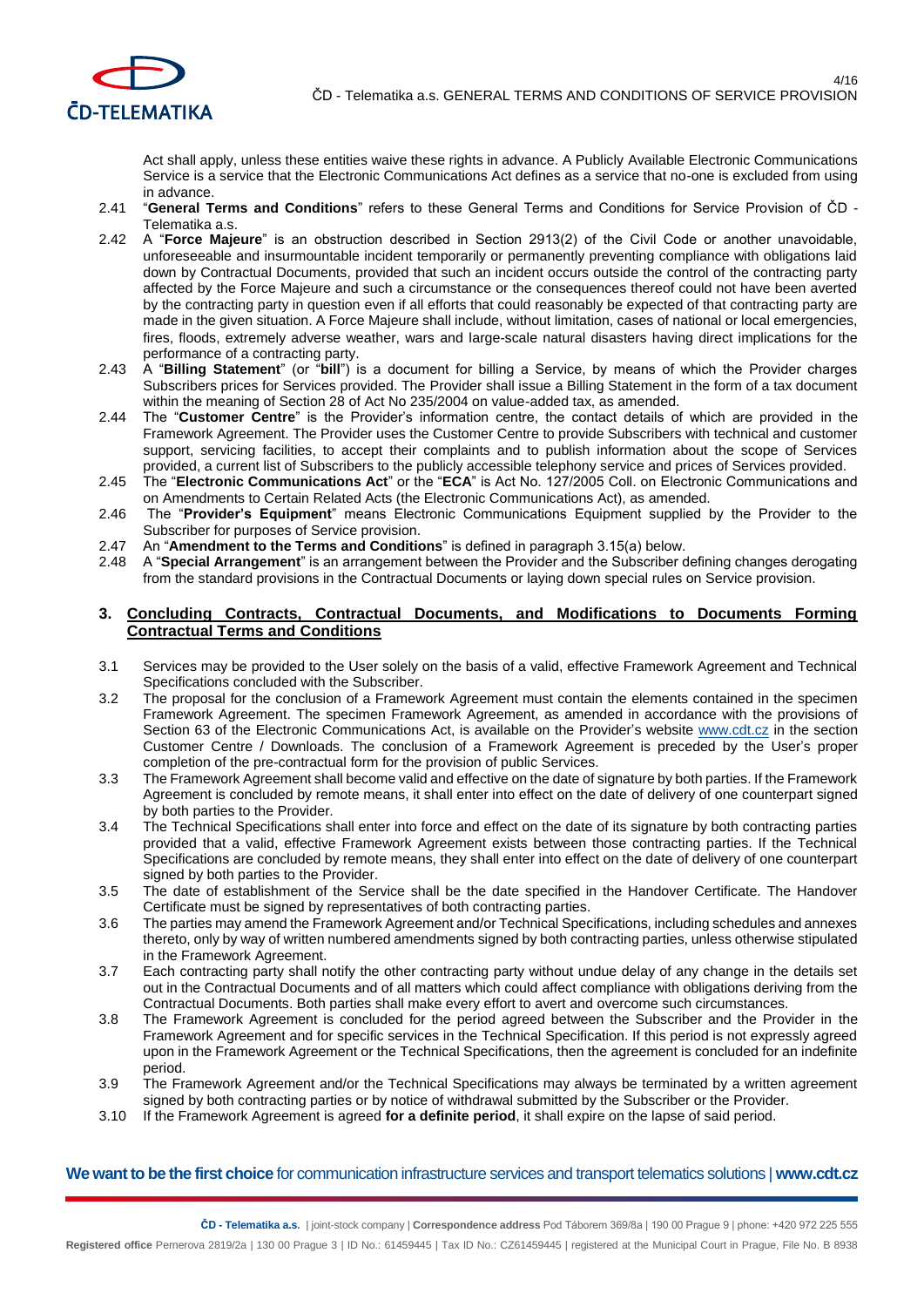

- 3.11 In the case of a Framework Agreement concluded for a definite period, the Provider shall inform the Subscriber in the manner chosen by the Subscriber for sending billing of the Service, not earlier than 3 months and not later than 1 month before the expiry of the Framework Agreement concluded for a definite period, of the impending termination of such an agreement and of possibilities for its extension. If the Subscriber does not give the Provider his/her demonstrable consent to the extension of the Framework Agreement concluded for a definite period of time so that it is extended for an indefinite period of time, the Framework Agreement arranged for a definite period of time shall cease to be effective upon the lapse of the agreed period. Potential consent of the Subscriber to the extension of the Framework Agreement for an indefinite period must be communicated to the Provider at least 10 days before the lapse of the agreed period of the Framework Agreement. This only applies in the case of provision of Public Electronic Communication Services.
- 3.12 The Technical Specifications shall also elapse if, in accordance with the Contractual Documents, the Framework Agreement expires, in which case they shall elapse as at the same time as the Framework Agreement.
- 3.13 The Framework Agreement and/or the Technical Specifications, if entered into for **an indefinite period**, may be terminated by written notice of termination without stating a reason, unless otherwise specified herein below. The notice period shall be three (3) months. The notice period for Publicly Available Electronic Communications Services subscribed to by a Consumer, an individual conducting business or a Micro-Enterprise, Small Enterprise or Non-Profit Organisation, if such an individual or entity is an End User, shall be 30 days. In the case of a three (3) month notice period, the notice period shall run from the first day of the calendar month following the delivery of the notice to the other party and shall end on the last day of the third calendar month of its duration. In the case of a notice period of thirty (30) days, the notice period shall commence on the day following the delivery of the notice to the other party and shall end on the expiry of the 30-day notice period.
- 3.14 For some Services, the Service Description may set a different notice period. If so, the notice period referred to in the Service Description shall apply. For each Framework Agreement and/or all Technical Specifications, the possibility of submitting notice may be limited by a stipulated minimum Service duration. If the possibility of submitting notice of termination without stating a reason is limited by the contracting parties by stipulating a minimum Service duration, the Subscriber shall be entitled to terminate the Framework Agreement and/or Technical Specifications relating to the given Service no earlier than the date on which the minimum Service duration expires. To avoid any doubt, where the contracting parties agree on a minimum Service duration, it shall be accepted that, over that period, the Framework Agreement and/or Technical Specifications have been concluded for a fixed duration corresponding to the minimum Service duration, with subsequent automatic conversion of this period to an indefinite period after the minimum Service duration expires.
- 3.15 The Framework Agreement and/or Technical Specifications may also be terminated **by written notice with a notice period of 30 calendar days, unless otherwise stipulated, in the following cases:**
	- a) The Subscriber shall be entitled to terminate the Framework Agreement or Technical Specifications within thirty (30) days of the date on which the Subscriber is notified by the Provider in writing of an amendment to Essential Conditions of the Framework Agreement or an amendment to other provisions to the detriment of the Subscriber's position, as of the date on which the amendment takes effect, unless the Subscriber accepts the new conditions. Notwithstanding the above, there shall be no entitlement to terminate the Framework Agreement or Technical Specifications in the aforesaid manner if the aforesaid provisions are amended as a result of an amendment to legislation or if the amendment is necessitated by a decision of the Czech Telecommunication Office pursuant to Section 63(11) of the ECA. During the notice period, relations between the contracting parties shall be governed according to existing arrangements in force, in the version effective prior to the amendment to the General Terms and Conditions.
	- b) The Provider shall be entitled to terminate the Framework Agreement or the relevant Technical Specifications on grounds of repeated non-compliance by the Subscriber with the obligation to pay the prices for Services provided in accordance with paragraph 5.2(a) below. For the purposes of these General Terms and Conditions, a delay in the payment of at least three (3) overdue billing statements in the past 24 months of the duration of the Framework Agreement shall be regarded as repeated non-compliance by the Subscriber with the obligation to pay the prices for Services provided, assuming that, at least in one instance of delay in the past 24 months, the Subscriber has received a reminder of such a delay and been granted a grace period within the meaning of paragraph 5.2(a) below.
	- c) The Provider shall be entitled to terminate the Framework Agreement or Technical Specifications on grounds of non-compliance by the Subscriber with the obligation to pay the price for Services provided. For the purposes of these General Terms and Conditions, the Subscriber shall be regarded as having failed to comply with the obligation to pay the price for the Services provided if the Subscriber fails to pay the billed amount by the due date at all, or fails to pay it in full, despite receiving a reminder of the delay and failing to make a payment within the grace period granted in accordance with paragraph 5.2(a) below.
	- d) The Provider shall be entitled to terminate the Framework Agreement or the Technical Specifications within twenty (20) days of the date on which the Provider learns of the facts described in paragraph 5.2(f) below.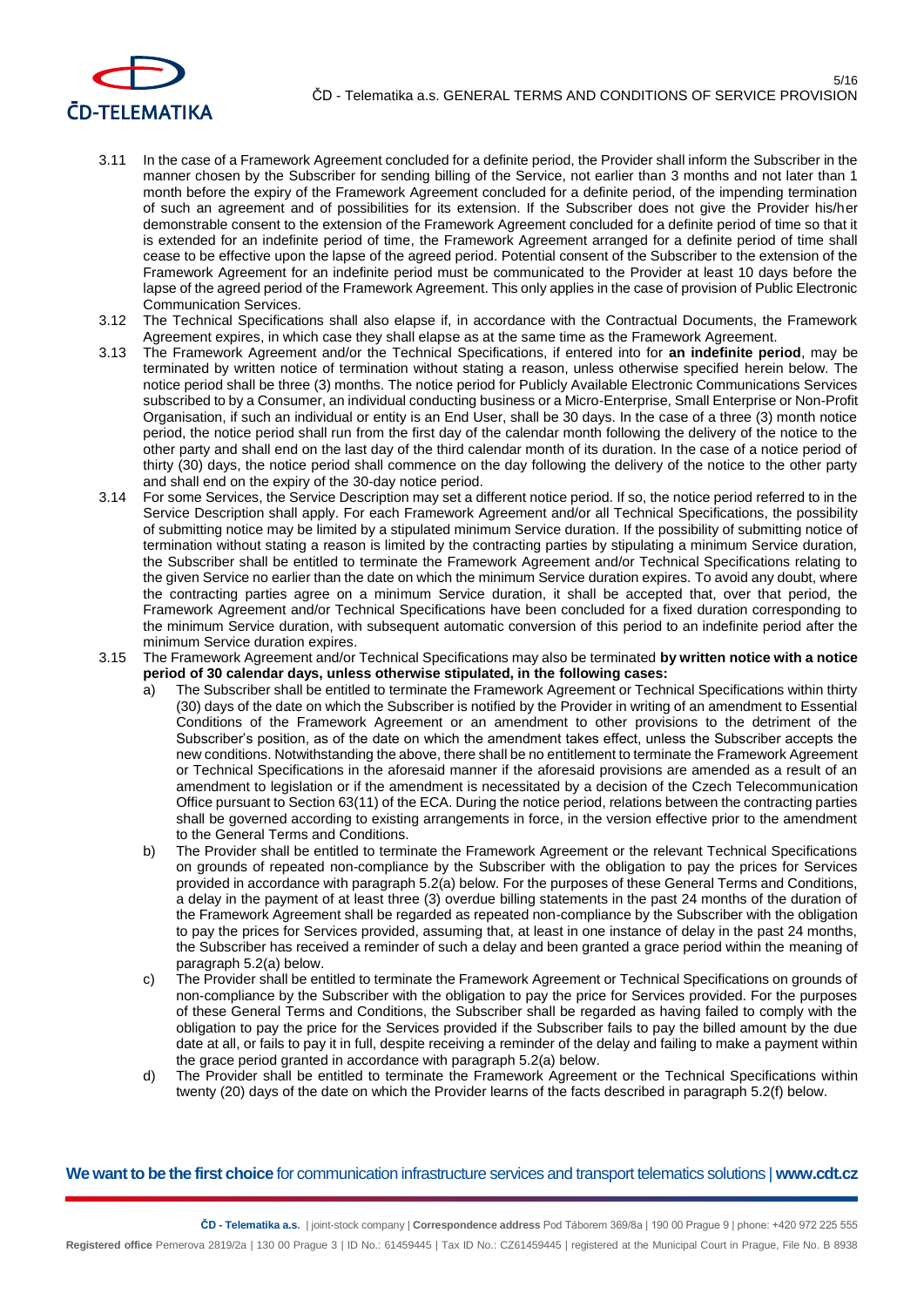

- e) The Provider shall also be entitled to terminate the Framework Agreement or the Technical Specifications if they have been entered into for a definite period of more than 10 years. In such a case, the notice period shall be 2 years.
- f) The Provider shall be entitled to terminate the Framework Agreement and/or the Technical Specifications if the User repeatedly and/or despite warning breaches the User's obligations laid down in paragraph 5.2(h) below.
- g) The Provider shall be entitled to terminate the Framework Agreement or the Technical Specifications if the User enters into liquidation, if insolvency proceedings have been initiated against the User, if a petition for initiation of insolvency proceedings has been rejected due to a lack of assets, or if seizure of the User's assets has been initiated.
- 3.16 Either party shall be entitled to terminate the Framework Agreement or the Technical Specifications by written notice with immediate effect if
	- the other Party fails to perform its obligations under the Contractual Documents for a period of more than three (3) months; or
	- (ii) commits a substantial violation of their provisions.
	- For the purposes of withdrawal, a substantial breach of the Contractual Documents shall include:
	- b) in the Provider's case, if the Provider is delayed in establishing the Service for a period of more than 30 calendar days from the fruitless lapse of the period for the establishing the Service stated in the Technical Specifications, provided that all of the conditions required for establishing the Service have been met by the Subscriber;
	- c) in the Subscriber's case, if the Subscriber repeatedly fails to comply with its obligations;
	- d) in the Subscriber's case, if the Subscriber repeatedly and/or despite warning uses the Service provided or the Provider's Equipment in contravention of the terms and conditions agreed in the Contractual Documents, including but not limited to paragraph 5.2(b), (c), (g) and (h) below.
- 3.17 In the event of termination of a Framework Agreement agreed for a **definite period** on the part of a Subscriber who is not a Consumer or an individual conducting business, or by the Provider if the reason for termination is a breach of the Subscriber's obligations under Article 5.2 before the lapse of the period for which the Framework Agreement was agreed, whether by submission of notice or by agreement between the parties, the amount of the payment for early termination of the Framework Agreement shall be the sum of the monthly lump sums remaining until the end of the agreed period of the Framework Agreement or the sum of the minimum agreed monthly payments remaining until the end of the agreed period of the Framework Agreement together with the difference between the standard and the discounted price of the Installation/Activation of the Service or Equipment provided to the Subscriber on discounted terms as a form of compensation to the Provider.
- 3.18 If the Framework Agreement or Technical Specifications concluded for a definite period with a Subscriber who is a Consumer or an individual conducting business, or a Micro-Enterprise, Small Enterprise or Non-Profit Organisation, if such an entity is an End User, are terminated by the Subscriber or the Provider due to a breach of the Subscriber's obligations under Article 5.2 prior to the lapse of the agreed period for the Framework Agreement, whether by notice or by agreement between the parties, and such termination occurs within three (3) months of concluding the Framework Agreement, the Subscriber who is a Consumer or an individual conducting business (or a Micro-Enterprise, Small Business or Non-Profit Organisation, if an End User), shall pay the Provider a payment for early termination of the Framework Agreement or Technical Specifications in the amount of one twentieth (1/20) of the sum of the agreed monthly lump sums remaining until the end of the agreed period of the Framework Agreement or Technical Specifications or one twentieth (1/20) of the amount of the minimum agreed monthly performance remaining until the end of the agreed period of the Framework Agreement, with the amount of reimbursement calculated on the amount paid during the period of the Framework Agreement, and if a discount is provided from the listed price, the amount of reimbursement cannot be determined from the listed price. This rule applies only to Publicly Available Electronic Communications Services.
- 3.19 Termination of the Framework Agreement and/or the Technical Specifications shall be without prejudice to the Provider's right to payment of the price for the Services provided, outstanding amounts, interest, contractual penalties, compensation for premature termination and compensation for damage, as well as any other claims the Provider may have against the Subscriber under the Contractual Documents. Outstanding liabilities and obligations of the contracting parties deriving from the Framework Agreement and/or the Technical Specifications arising prior to the termination of the Framework Agreement and/or the Technical Specifications shall be resolved by the contracting parties within forty-five (45) calendar days of the date of termination of the Framework Agreement and/or the Technical Specifications. The Subscriber is obliged to return to the Provider within this period everything that is in the property of the Provider in a condition corresponding to normal wear and tear, otherwise the Subscriber shall be liable for the damage incurred by the Provider. The Subscriber shall be liable for any diminution in the value of the Provider's Equipment that occurs to the returned Provider's Equipment due to handling other than that required by its nature and properties.
- 3.20 If the Subscriber is an entity pursuant to Section 2(1) of Act No. 340/2015 Coll., on the Register of Contracts, it undertakes to publish the Framework Agreement/Subcontract concluded with the Provider in the Register of Contracts in accordance with the Act.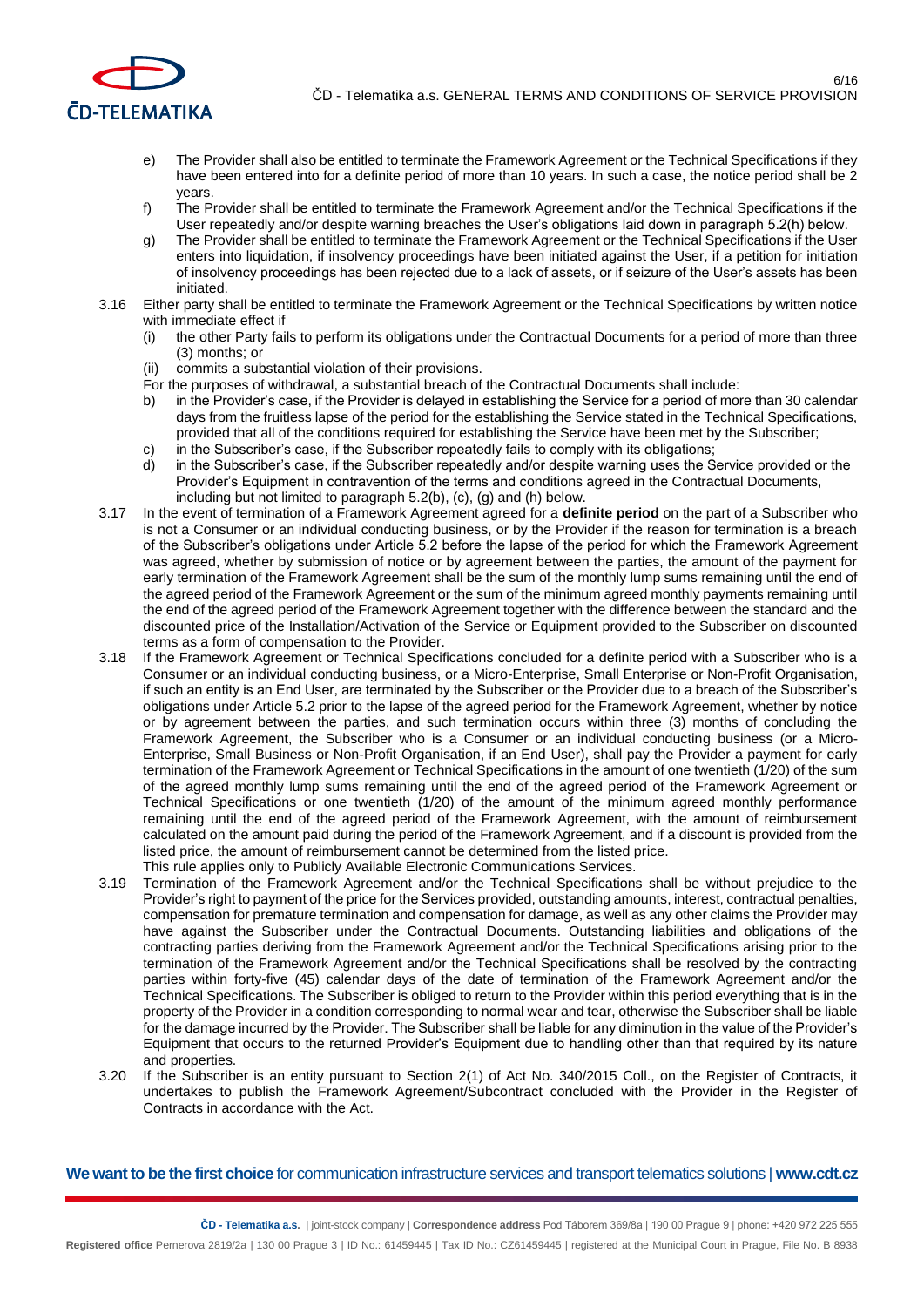

## **4. Rights and Obligations of the Provider**

#### 4.1 The Provider shall:

- a) establish the requested Service and provide it to the Subscriber in accordance with the Contractual Documents and the Service Parameters;
- b) publish information on changes in the scope, quality and prices of publicly available Electronic Communications Services, e.g. via the Provider's website, by way of notifications or in informative documentation available at the Customer Centre. If there is a change in the prices of any or all of the Services provided, the Provider shall also notify the Subscriber in another appropriate manner thereof, for example by sending information together with the billing statement in the manner agreed for the dispatch of billing statements;
- c) commence work on the removal of Malfunctions without undue delay following notification thereof by the Subscriber;
- d) notify the Subscriber in advance of Malfunctions in the Service provision which are known to the Provider in advance; for other Malfunctions, the Provider shall make such notification without undue delay after learning of the aforementioned circumstances.
- e) inform the Subscriber in accordance with Section 63b(5) of the Electronic Communications Act in a clear and comprehensible manner in advance of any changes to the Essential Conditions of the Framework Agreement, within a period of no less than one (1) month before the change to the Essential Conditions of the Framework Agreement becomes effective, and at the same time, inform the Subscriber of its right to terminate the contractual relationship without penalty pursuant to Paragraph 3.15(a) of these General Terms and Conditions, if the Subscriber does not accept such change to the Essential Conditions of the Agreement; the option to terminate the Framework Agreement shall apply only if the proposed changes are not beneficial to the Subscriber, if they are not of a purely administrative nature and with neutral effects, or if the Framework Agreement has not been amended on the basis of a change in legislation or ordered by the Czech Telecommunications Authority in accordance with Section 63(11) of the Electronic Communications Act;
- f) to inform the Subscriber in the case of provision of Publicly Available Electronic Communications Services, if the Subscriber is a Consumer, an individual conducting business, a Micro-Enterprise, a Small Enterprise or Non-Profit Organisation, if the Subscriber is an End User, in the manner it has chosen for sending bills, at the earliest 3 months and at the latest 1 month before the expiry of the Framework Agreement and/or Technical Specifications agreed for a definite period, of the imminent termination of the Framework Agreement and/or Technical Specifications and of the possibilities of its automatic extension.

4.2 The Provider shall be entitled:

- to require the Subscriber, when contacting the Subscriber, to provide the information necessary for the conclusion of the Framework Agreement and the Technical Specifications, i.e. to provide proof of his/her identification, in order to protect the Subscriber;
- b) to verify by lawful means the credibility of the Subscriber and its ability to fulfil its obligations, to which the Subscriber agrees by signing the Framework Agreement;
- c) to a reasonable extent, without the Subscriber's consent, to change the provisions of the Framework Agreement and the related contractual documents, in particular the Essential Conditions of the Agreement;
- d) to refuse a proposal to amend the Framework Agreement or the Technical Specifications requested by the Subscriber;
- e) to suspend the Service provision if an act or omission by the Subscriber, whether out of intent or negligence, could affect the due operation or security of the Network or is in contravention of the Contractual Documents or applicable legislation;
- f) to restrict or suspend the Service provision if the Subscriber is delayed in paying the price for a relevant Service even after being granted a grace period in accordance with paragraph 5.2(a) below, or if the Subscriber breaches the obligation laid down in paragraph 5.2(f) below;
- g) to restrict the Service provision for as long as is strictly necessary even in the absence of prior notification if there are serious reasons to do so. Serious reasons shall be understood to include, without limitation, the situation described in paragraph 4.6 of these General Terms and Conditions, the effects of a Force Majeure, or cases where further Service provision could cause damage to the Provider, the Subscriber or third parties;
- h) without the Subscriber's consent, to amend, supplement or cancel individual documents constituting contractual terms and conditions in the event of a change in technical, operational, commercial or organisational conditions on the part of the Provider or on the market for the provision of electronic communications services, as well as due to changes in generally binding legislation;
- i) to introduce additional methods of protecting the Network and Services if the Provider considers that the introduction of such protection is to the benefit of the Subscriber;
- j) to treat all traffic equally, without discrimination, restriction or interference, and without regard to the sender and recipient of the content being accessed or distributed, the applications or services being used or provided, or the Terminal Equipment being used when providing an internet access service;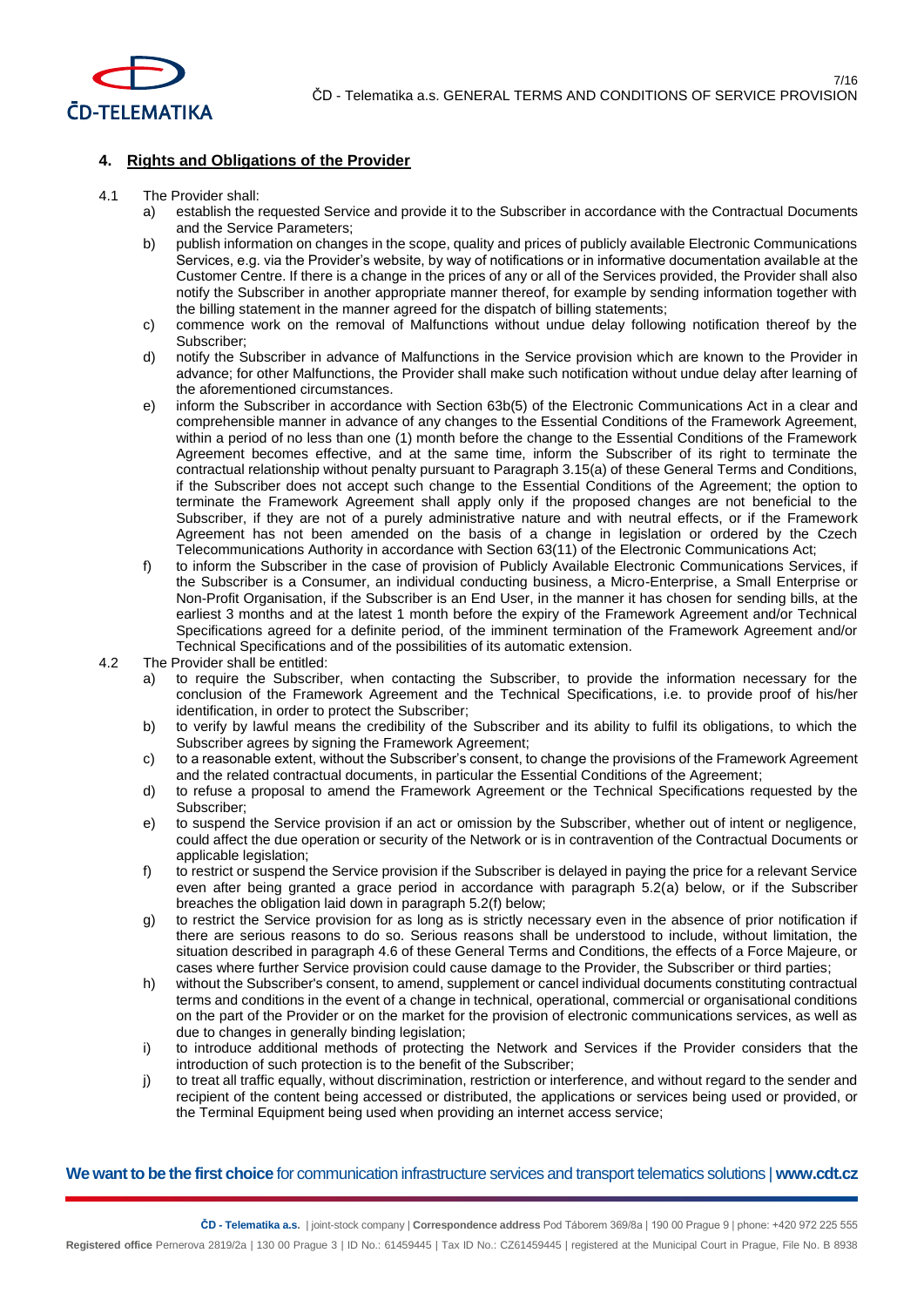

- k) in justified cases, to make the execution of an amendment to the Framework Agreement or the Technical Specifications subject to the payment of all receivables of the Provider owed by the Subscriber; or
- to fulfilment of further obligations imposed in Article 15 below.
- 4.3 Recapitulation of the information obligation for contracts under Section 63(1) and (5) of the Electronic Communications Act:
	- a) information identifying the Provider shall be set out in the relevant Framework Agreement;
	- b) information identifying the Subscriber shall be set out in the relevant Framework Agreement;
	- c) a description of the Services provided shall be set out in the Service Description;
	- d) a description of servicing and customer support services, including the method of use thereof, is set out in Article 10 below;
	- e) information on the flat-rate (typically monthly) price of Services shall be set out in the relevant Technical Specifications; information on the unit (tariff) price of Services shall be set out in the Service Price List; an upto-date Service Price List shall be available at the Provider's Customer Centre and on the Provider's website. When the Technical Specifications stipulate a different amount for the same price item, the prices set out in the Technical Specifications shall prevail.
	- information about the dates and methods of billing and payment is set out in Article 9 below;
	- g) the period for which the contractual relationship is made and the notice period shall be derived from the Framework Agreement and Technical Specifications or from another Contractual Document; unless a different notice period is stipulated in another Contractual Document, the notice period under Article 3 above shall apply;
	- h) conditions for renewal and termination of the Services are set out in these General Terms and Conditions, in particular in article 3, Article 4, paragraph 4.2(f) and (g) and paragraph 5.2(a) of these General Terms and Conditions; the terms and conditions for the minimum duration of the Services are set out in paragraph 3.13 and paragraphs 3.17 and 3.18 of these General Conditions, and in the Technical Specifications and/or Special Arrangements;
	- i) the method for lodging claims is described in Article 11 below;
	- j) contractual penalties and sanctions for non-compliance with the obligations of the contracting parties are described in particular in Articles 3 and 11 of these General Terms and Conditions, and may also form part of the Technical Specifications or another Contractual Document;
	- k) provisions on compensation for damage and related provisions are set out in Article 6 below;
	- l) information on how to resolve disputes relating to the subject matter of the agreement is set out in Article 16 below;
	- m) the method for notifying the Subscriber of any change in the terms of the contractual relationship is described in paragraph 4.1 above;
	- n) the types of measures which the Provider may take in response to breaches of Network security and integrity or Service security, or upon identifying a related threat or vulnerability, are described in paragraph 4.6 below and further in Article 15;
	- o) the Subscriber's verification code and the conditions for transferring a telephone number are specified in the relevant Technical Specifications;
	- p) the amount to be paid for premature termination of the Framework Agreement or Technical Specifications in the event of termination of the contractual relationship prior to the lapse of the contracted period shall be established as a payment due for non-compliance with the minimum Service duration set forth in paragraph 3.17, if such a minimum Service duration has been negotiated, and further in accordance with paragraph 3.18; as the Provider does not generally provide Users of Publicly Available Electronic Communications Services with any Terminal Equipment, upon termination of the contractual relationship prior to the lapse of the contracted period, the Provider shall not demand any compensation for costs associated with telecommunications Terminal Equipment provided to the User for use of the Service;
	- q) the Subscriber's decision to include its data in the List of Subscribers is set out in the relevant Technical Specifications;
	- r) the scope of possible unilateral changes and the manner of notifying the Subscriber is set out in paragraphs 4.2(c) and 3.15(a).
- 4.4 If any of the obligatory particulars of a contractual relationship as laid down in Section 63(1) and (5) of the Electronic Communications Act are regulated differently in these General Terms and Conditions or in a place other than that referred to in paragraph 4.3 above, this shall be without prejudice to the validity of such an arrangement.
- 4.5 The Provider shall be entitled to refuse an application from the Subscriber for Service provision if the Subscriber is in default or, in the previous five years has been in default of obligations towards the Provider, or if there are reasonable grounds to believe that the Subscriber will not comply with its obligations.
- 4.6 In response to breaches of the security and integrity of the Electronic Communications Network used to provide the Provider's Services, or breaches of Service security, or in response to other related threats or vulnerability, the Provider shall be entitled to take the following measures: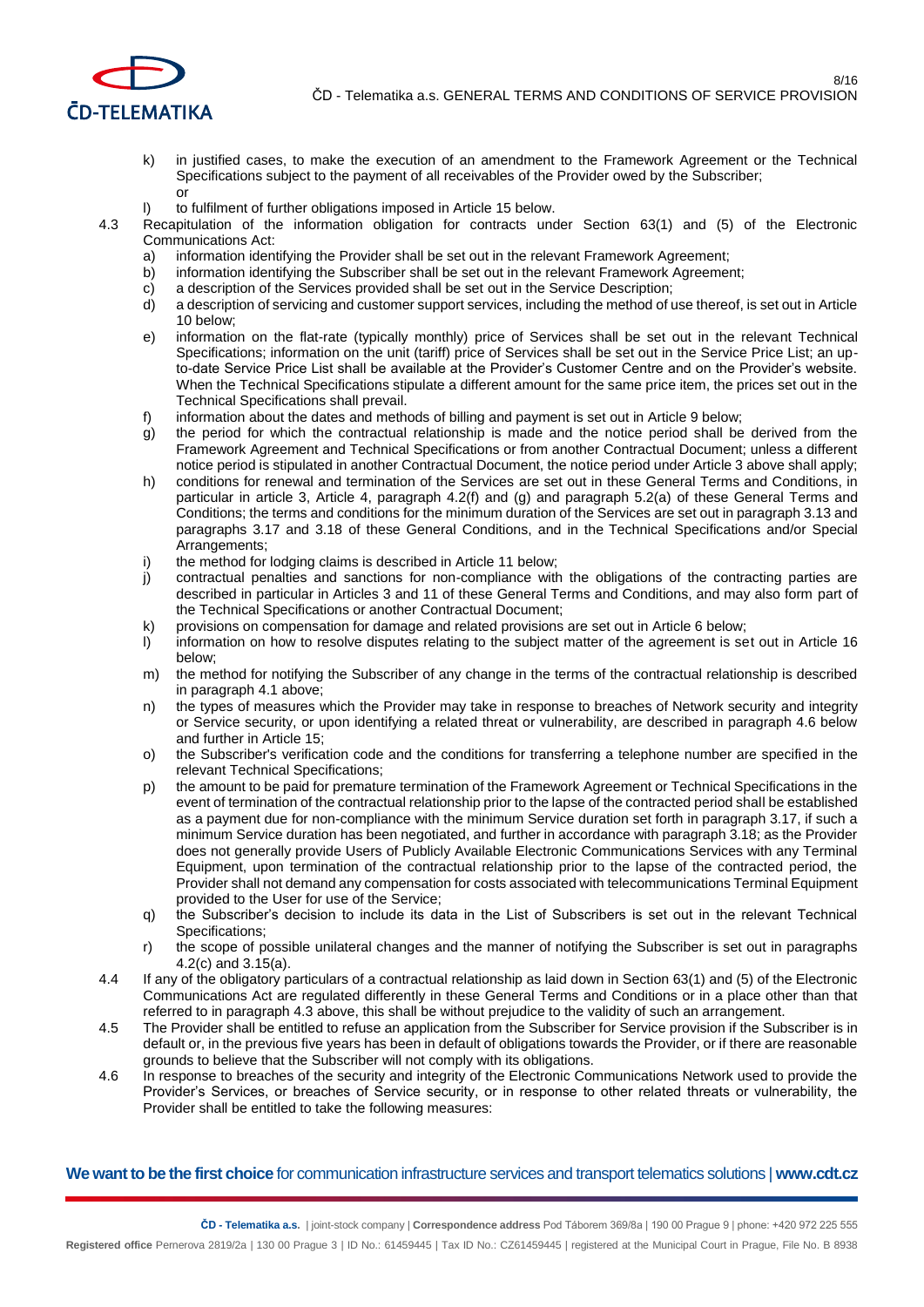

- a) to suspend the Service provision for as long as is strictly necessary/until the reason for the breach of Network security and integrity or the breach of Service security has been resolved and, at the same time,
- b) to notify the Subscriber in writing of such a breach of Network security or Service provision and the suspension of the Service provision.

#### **5. Rights and Obligations of the Subscriber**

- 5.1 The Subscriber shall be entitled:
	- a) to duly use the Service in accordance with the Contractual Documents and the relevant legislation;
	- b) to propose an amendment to the Framework Agreement and/or Technical Documentation;
	- c) to contact the Customer Centre or the Contact Person specified in the Contractual Documents with comments, suggestions and requests;
	- d) to lodge claims against the scope and/or quality of the Service and Billing;
- 5.2 The Subscriber shall:
	- a) duly pay prices for the Services provided, as set out in the Contractual Documents and, where appropriate, in the current Service Price List (for Services in respect of which unit prices are charged in accordance with valid tariffs). Should the Subscriber fail to pay the prices charged for the Service provided in a due and timely manner or should the Subscriber fail to comply with other contractual terms and conditions, the Provider shall send the Subscriber a written reminder thereof, together with a grace period for payment or compliance, which shall not be shorter than 7 days. Should the Subscriber fail to make amends within the grace period provided, the Provider shall be entitled to restrict the Service provision (prevent active access to the Service). The Subscriber is aware that the Provider has the right to payment of costs for reactivating the implemented Service in the form of a reactivation fee amounting to 50% of the monthly price of the Service (excluding the part of the price billed based on consumption and set unit prices), but not exceeding CZK 50,000 (fifty thousand Czech crowns). The Subscriber is aware that upon repeated failure to meet contractual terms and conditions on the part of the Subscriber, the Provider shall have the right to terminate the Service provision and terminate the Framework Agreement or Technical Specifications by notice in compliance with paragraphs 3.13, 3.14 and 3.15 above;
	- b) ensure that the Subscriber's Terminal Equipment connected by the Subscriber to the Network at a Terminal Point complies with the conditions laid down by special legislation or shall ensure that such Terminal Equipment is labelled with an approval mark. The Subscriber shall be liable for the condition of the Subscriber's Terminal Equipment connected to the Network;
	- c) use the Services in a manner compatible with the Contractual Documents and applicable legislation, shall not abuse the Network connection, especially by using that connection for purposes other than those agreed, and shall not configure, connect, install or handle in any manner whatsoever the Provider's Equipment at the Termination Point without the personal participation of the Provider's delegated representatives or without the Provider's prior written approval;
	- d) notify the Provider without undue delay of Malfunctions (no later than the working day following the occurrence of the Malfunction) and of all circumstances known to the Subscriber which could adversely affect Service provision or Network functionality;
	- e) create, at the Subscriber's Site, all conditions required for the due establishment and provision of the Service, including but not limited to the following:
		- i. make available, free of charge, premises in the Subscriber's buildings in which, in order to comply with the Technical Specifications, the Provider's Equipment is to be installed and operated, such being for the duration of the Technical Specifications. The Subscriber shall install such equipment only on suitable premises;
		- ii. enable the Provider or, where appropriate, persons delegated by the Provider to install and subsequently have access to the Provider's Equipment on the Subscriber's premises for the purposes of the repair, maintenance or alteration thereof;
		- iii. provide the Provider's delegated workers with the information and supporting documentation required for their activities;
		- iv. be responsible for cooperating with the Provider in the installation, modification or de-installation of the Provider's Equipment related to the Service provided;
		- v. ensure that, for the duration of Service provision, the Provider's Equipment installed at the Subscriber's Site is supplied by a power source prescribed by the manufacturer. Any and all associated expenses shall be borne by the Subscriber;
		- vi. take action to prevent unauthorised persons from handling the Provider's Equipment at the Subscriber's Terminal Point;
	- f) notify the Provider in writing without undue delay of any and all changes in the information identifying the Subscriber, as set forth in the Contractual Documents, such being within seven (7) working days of the date on which such change occurs. Immediately after discovering that Service billing statements, reminders, communications and other messages sent to the last notified address of the Subscriber have not been delivered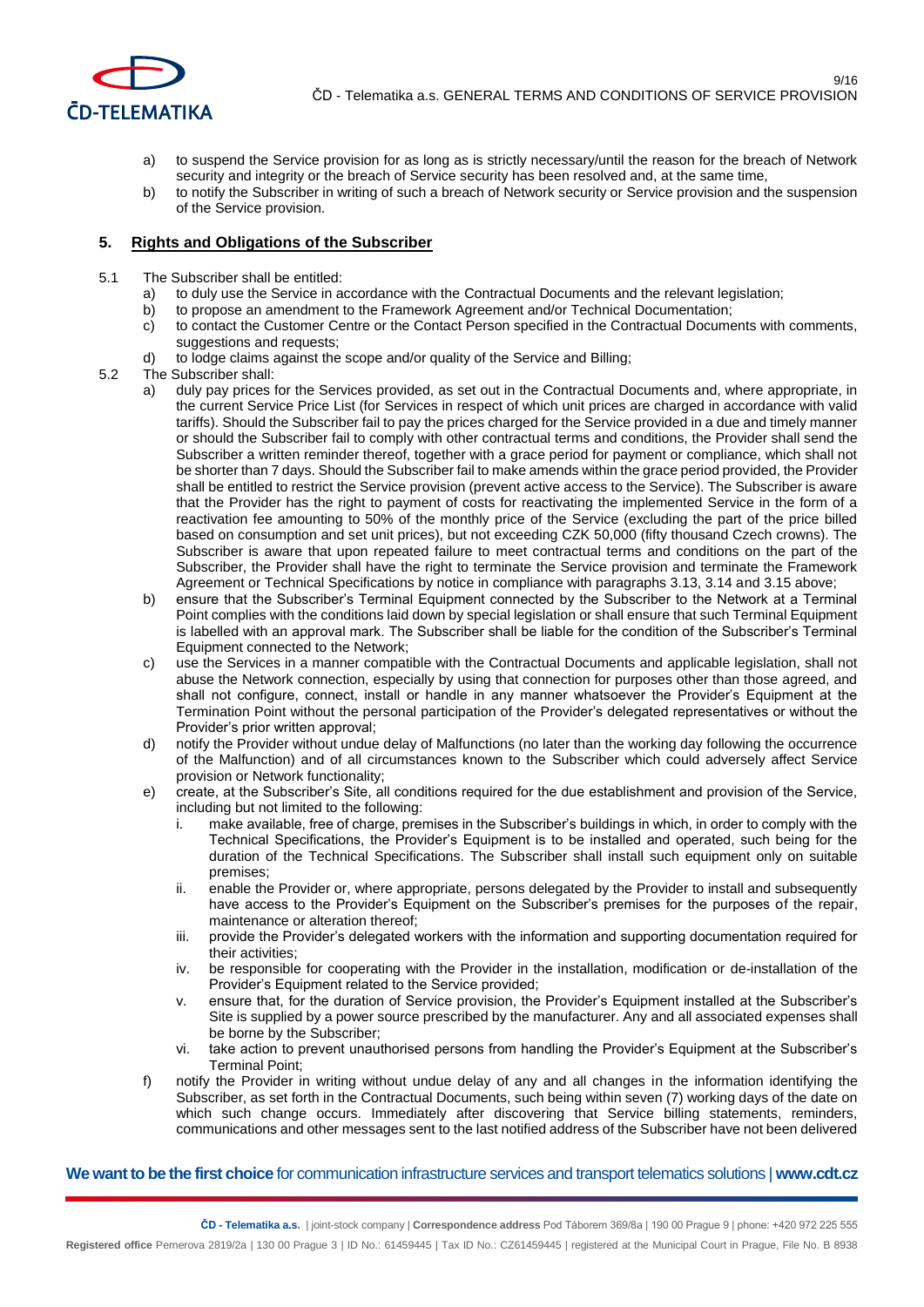

to the Subscriber for reasons resting with the addressee, the Provider shall be entitled to terminate the Service provision and to terminate the Framework Agreement and/or the Technical Specifications in accordance with paragraph 3.15(d) of these General Terms and Conditions. This shall be without prejudice to any claim of the Provider to payment of the price for Services provided;

- g) safeguard the Provider's Electronic Communications Equipment (the Provider's Equipment) installed at the Subscriber's Site from damage, theft or loss;
- h) respect and fully comply with the security recommendations made by the Provider and refrain from any interventions or methods of use of the Service and/or the Provider's Equipment which could restrict or endanger the due functioning thereof, or could adversely affect other Subscribers or Users and their use of the Network; in particular, the Subscriber shall refrain from distributing unsolicited emails (spam) and from unauthorised interventions and attacks from the Subscriber's network against the Network or the electronic communications networks of third parties;
- i) to comply with other obligations set out in the Contractual Documents and to comply with the terms of the Agreement as a whole;
- j) allow or ensure free access to the Provider's employees to places and premises where the Provider requests access for the purpose of performing the Service;
- k) appear at the Provider's written request for serious reasons related to the provision of the Services in general to discuss the matter and to follow the Provider's instructions in the matter;
- l) obtain the consent of the owner of the premises for the installation of the equipment necessary for the provision of the Service owned by the Provider if the Subscriber is not the owner of the premises where the Service will be provided. The owner's consent may be replaced by a statement by the Subscriber confirming that the owner has consented to the installation of the Equipment. This consent may be granted verbally. In such a case, the written consent of the owner will not be required. The Subscriber shall be directly responsible for all liabilities of the owner of the building arising in connection with the installation;
- m) not make any changes to the Terminal Equipment, including the Network Terminal Point, or interfere with such equipment in any way unless requested to do so by the Provider.

### **6. Liability and Compensation for Damage**

- 6.1 In the case of a restriction or non-provision of Services under the Contractual Documents due to a technical or operating defect on the part of the Provider, the Provider's liability to the Subscriber for damages incurred thereby shall be established as the obligation to arrange for the removal of the defect and to reduce the price proportionately or, by agreement with the Subscriber, to arrange for the Service provision by alternative means. The contracting parties agree that the Provider shall not be required to compensate Service Users or the Subscriber for damages incurred by them due to the suspension, restriction, faulty provision or non-provision of the Service where the Service Users and the Subscriber declare that they shall not seek compensation from the Provider for such damages. The impossibility of using the Service due to a technical or operating defect shall also include impossibility caused by exceeding the capacity of the Network or a part thereof, the repair and maintenance of the Network or a part thereof, etc.
- 6.2 In addition to the exclusion of any claim to compensation for damage under paragraph 6.1 above, the contracting parties agree that the Provider's liability shall be excluded, particularly in relation to:
	- a) damages occurring as a consequence of the Legitimate Suspension of Service provision;
	- b) damages occurring as a result of malfunctions or an outage of the internet network and networks of other operators, including foreign operators;
	- c) the quality of services provided by third parties in the use of the Network;
	- d) any unauthorised intervention by the Subscriber (including the Subscriber's employees and other cooperating persons) or a third party in any part of the Network whatsoever.
- 6.3 The contracting parties agree that in cases other than those specified in paragraphs 6.1 and 6.2 above, the Provider shall only be liable for damages incurred as a consequence of the Provider's violation of its legal obligations. The Provider shall pay for proven damages caused by the Provider in the form of Service provision free of charge amounting to the proven damage, but no more than 10% of the regular monthly price of the Service. Only in cases where compensation for damage should be provided after the lapse of the Framework Agreement shall compensation be paid in cash up to a maximum of 10% of the average monthly invoiced amount billed to the Subscriber for a period not exceeding the last 12 months or up to CZK 10,000 (ten thousand Czech crowns), whichever is lower.
- 6.4 The Subscriber shall provide compensation for damage to the Provider's Equipment installed at the Subscriber. This provision shall not apply to damage caused by a Force Majeure or by the Provider.
- 6.5 The Subscriber shall be responsible for the actions of any third parties it allows to use the Services. The Subscriber shall also be responsible for inadequate protection of its security measures or abuse of the Services if it fails to make full use of its security options.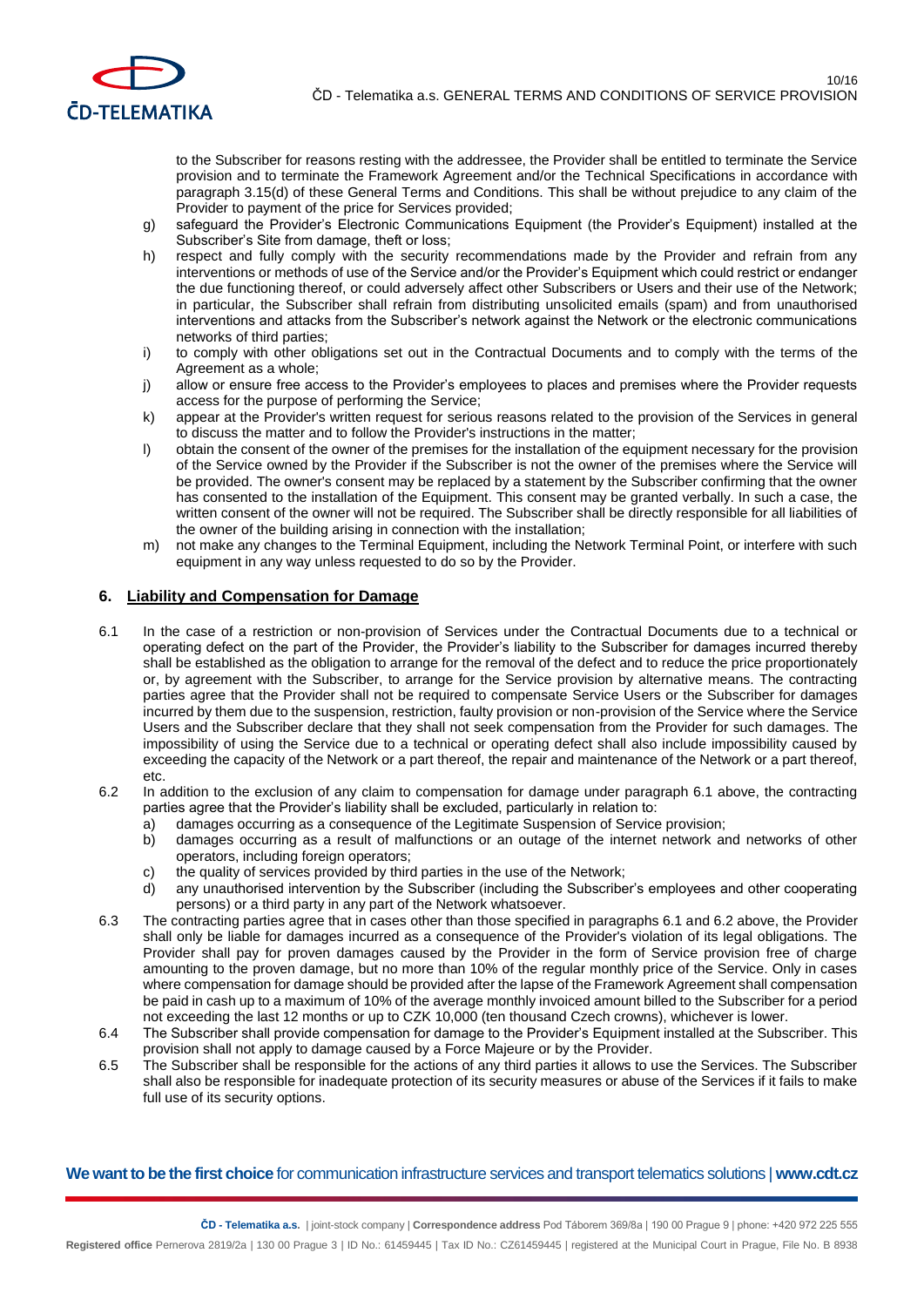

## **7. Scope of Service Provision**

- 7.1 The conditions of the Service provision, and the rights and obligations of the contracting parties, shall be laid down in the following documents:
	- a) Technical Specifications;
	- b) Special Arrangements;
	- c) Service Price List;
	- d) Service Description;
	- e) Framework Agreement;
	- f) General Terms and Conditions;
	- g) Terms and Conditions of Personal Data Protection and Principles of Personal Data Processing.

Should any discrepancies exist between the provisions contained in the aforementioned documents, those provisions in the documents listed in this paragraph higher up in alphabetical order shall prevail, unless expressly provided otherwise.

- 7.2 Should a Force Majeure prevent any contracting party from complying with its obligations, the time limit for the performance shall be extended by the period by which the Force Majeure persists and by a reasonable period for the commencement of the performance. Over the period for which a Force Majeure persists, the two contracting parties shall be absolved of their obligations.
- 7.3 The Provider shall not be liable for Malfunctions in those cases where such Malfunctions occur due to unprofessional or unauthorised handling by the Subscriber (including the Subscriber's employees and other cooperating persons) or other persons. "Other persons" means persons who are not employees (or other cooperating persons) of the Subscriber or the Provider and who are not in a contractual relationship with the Provider as an individual or a legal person providing servicing or repair of Electronic Communications Equipment.
- 7.4 The deadlines and time limits agreed for the Service provision shall apply only further to timely compliance with all related obligations of the Subscriber; in the event of any non-compliance with certain obligations of the Subscriber, the time limits for Service provision shall be extended by the duration of the delay on the part of the Subscriber.

### **8. Establishment and Transfer of the Terminal Point of the Service**

- 8.1 With respect to the connection to the Network, the Provider shall establish a Terminal Point at the Subscriber's Site.
- 8.2 The date referred to in the Service handover certificate shall be regarded as the date of establishment of the Service. If the Service is not delivered by means of a delivery certificate, the date of establishment of the Service shall be the date referred to in the Technical Specifications as the Required Service Establishment Date or a later date as of which the Service is demonstrably used by the User.
- 8.3 Should the Subscriber fail to provide the Provider with access strictly necessary for the establishment of the Service at the agreed time, the Provider shall be entitled to invoice the Subscriber for the time spent waiting and travelling.
- 8.4 Any delay in the delivery of the Service for reasons resting with the Subscriber (including but not limited to the nonprovision of cooperation or non-compliance with the conditions specified in paragraph 5.2(e) above, or caused by third parties responsible for activities which the Subscriber has undertaken to carry out under Contractual Documents) shall not be included in the Service establishment duration.
- 8.5 If the Subscriber, after the signing the Technical Specifications but prior to the establishment of the Service, requests a change in the Service establishment date to a later date or if the Subscriber fails to provide the Provider with the necessary cooperation to establish the Service, the Subscriber shall compensate the Provider for the price of work and performances, including performances ordered from subcontractors associated with the change of Service establishment date.
- 8.6 If the Service Terminal Point is transferred at the Subscriber's request, the procedure for the establishment of the Service under this Article 8 of these General Terms and Conditions shall apply mutatis mutandis.
- 8.7 If the Subscriber fails to accept the Service within 30 days of the establishment of the Service by the Provider, the Subscriber shall pay the Provider a contractual penalty per day of delay in accepting the Service in an amount corresponding to the price of the Service per day of provision thereof multiplied by the number of days of such a delay. Payment of a contractual penalty shall be without prejudice to any claims to compensation for damage.

### **9. Price of Services and Terms of Payment**

9.1 For Services in respect of which unit prices are charged in accordance with applicable tariffs stipulated in the Service Price List, the current Service Price List is available at the Provider's Customer Centre. Current information on all applicable prices of publicly available Electronic Communications Services offered by the Provider may be obtained by the Subscriber from the Provider's website. Information on other prices shall typically be set out in the relevant Technical Specifications of the Service.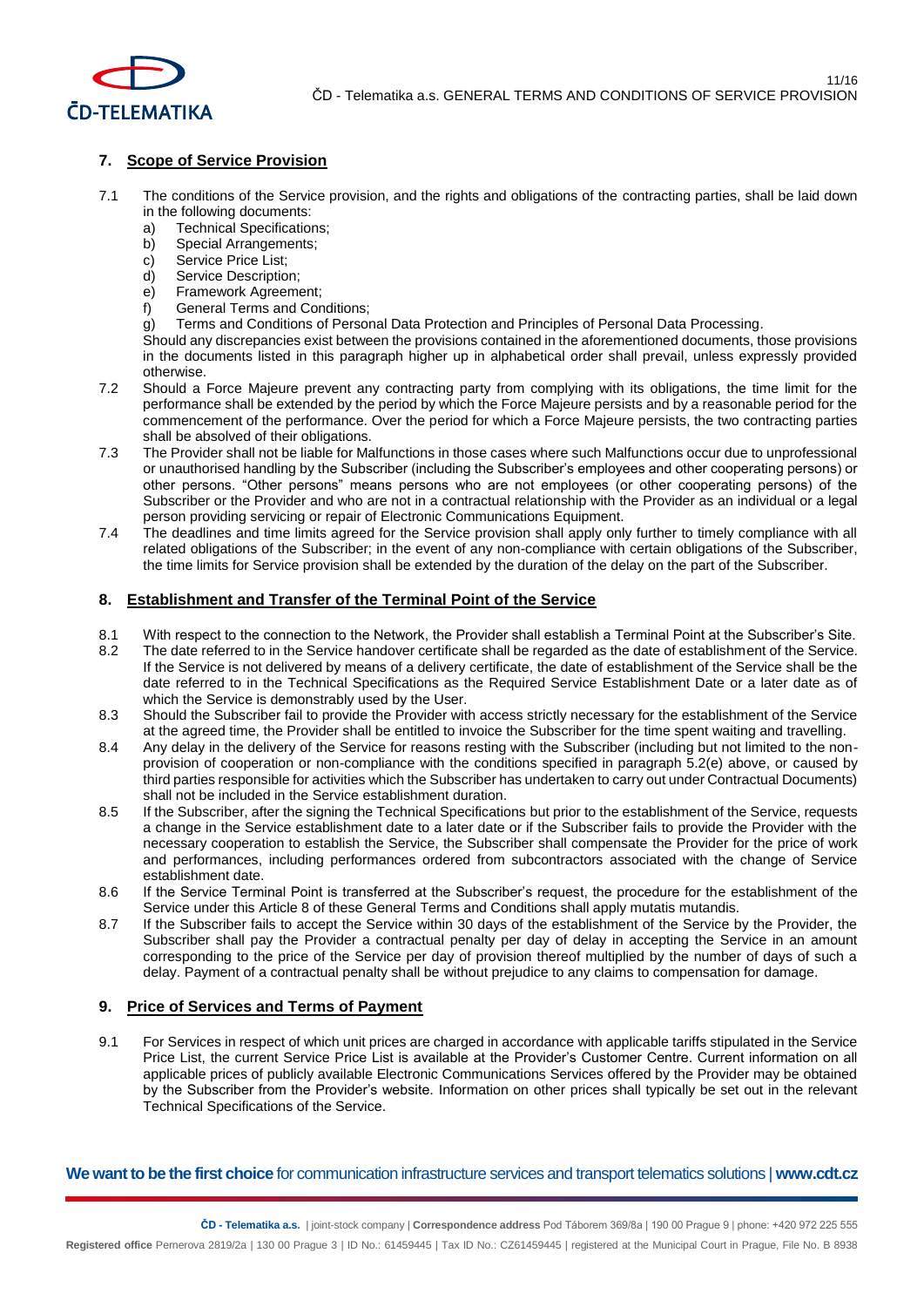

- 9.2 The Subscriber shall pay the Provider prices for the Service provision, the amount of which or the method for the calculation of which shall be set out in Contractual Documents or the Service Price List.
- 9.3 The lump-sum charge for the establishment, change or renewal (reactivation) of the Service shall be invoiced in the monthly billing statement for the calendar month in which the Service is established, changed or renewed within the meaning of paragraph 8.2 above. Unless otherwise agreed between the contracting parties, the Provider shall charge the Subscriber for the first month after the date of establishment of the Service as follows:
	- if the First Day is the first day of the calendar month, the monthly performance shall comprise the entire calendar month in question;
	- b) if the First Day is the final day of the calendar month, the monthly performance shall commence in the next calendar month;
	- c) if the First Day is a day during the calendar month, the monthly performance shall be proportionate to the number of days from the First Day (inclusive) to the end of the relevant calendar month.
- 9.4 The Provider shall be entitled to change the prices set out in the Service Price List without the Subscriber's approval, but shall notify such change to the Subscriber in accordance with paragraph 4.1(b) and (e) of these General Terms and Conditions.
- 9.5 The price, deposit and other fees charged, including any interest, contractual penalties, settlement for premature termination of the Agreement, or compensation for damage billed shall be paid by the Subscriber on the basis of a Billing Statement issued by the Provider within the maturity period specified in that Billing Statement. By agreement with the Subscriber, a Billing Statement may be drawn up separately for individual types of Services.
- 9.6 The billing period shall be the calendar month, unless expressly agreed otherwise by the contracting parties in the Contractual Documents.
- 9.7 The amounts charged shall be credited to the Provider's account specified in the Billing Statement by the due date, otherwise the Subscriber shall be in arrears. The maturity period shall be fourteen (14) days from the date of issuance of the Billing Statement, unless expressly provided otherwise in Contractual Documents and in the Billing Statement.
- 9.8 In the event of a default in paying the amount stated in a bill, the Provider shall be entitled to charge the Subscriber legitimate interest on late payment.
- 9.9 The Provider is entitled to authorise a third party to recover debts from Subscribers in default. The Subscriber is obliged to communicate with that party as with a duly authorised proxy of the Provider.
- 9.10 In the event of a default by the Subscriber, the Provider shall be entitled to charge the costs of sending reminders.
- 9.11 The Subscriber shall pay the Provider a special returnable deposit without undue delay after being requested for such payment by the Provider, the amount of which shall be calculated as the sum of up to the three (3) last monthly payments for the negotiated Service (or, if they do not exist, triple the average monthly payment for the provision of the specific type of Service) in the following cases:
	- a) the Subscriber's registered office or place of residence is outside the Czech Republic;
	- b) the Framework Agreement, with the Provider's approval, has been transferred to a third party, but not all of the Provider's claims against the Subscriber have been paid;
	- c) the Subscriber repeatedly fails to comply with the terms of payment laid down in Contractual Documents;
	- d) a petition to initiate insolvency proceedings against the Subscriber is submitted;
	- e) a decision on the Subscriber's insolvency is issued;
	- f) the Subscriber has a debt outstanding or other obligation in relation to the Provider;
	- g) there is a disproportionate or unusual increase in the volume of a Service purchased by the Subscriber.
- 9.12 The Provider shall always be entitled to use the advance payment to cover the Provider's outstanding debts already due from the Subscriber, always first for the oldest debt due, and first to pay the costs associated with the collection of the debt, then for payment for Third-Party Services, then for payment of agreed instalments, then for payment of contractual penalties, and then for payment of the remainder of the Subscriber's oldest outstanding debt to the Provider, always first for payment of the principal, unless the Provider determines otherwise. The Provider shall be entitled to use the Subscriber's deposit, the Subscriber's overpayment, or any other financial amount in the same way. The Subscriber acknowledges that the Provider is entitled to claim from the Subscriber the costs associated with the recovery of a claim and to authorise third parties to recover claims, including legitimate costs of an agent.
- 9.13 If the deposit is not exhausted, the Provider shall return the deposit to the Subscriber upon termination of Service provision within 15 working days of the date of due payment of the final Billing Statement.

### **10. Malfunctions and Servicing**

- 10.1 The Provider shall be responsible for the operation, inspection and maintenance of the Provider's Electronic Communications Equipment intended for Service provision.
- 10.2 The Provider shall be responsible for systematic supervision of the quality of Service provision 24/7, throughout the calendar year.
- 10.3 The Provider shall remove a Malfunction in Service provision occurring within the framework of the Provider's Network at the Provider's own expense provided that this Malfunction has not been – intentionally or otherwise – caused by and is not the fault of the Subscriber. The Provider shall also remove a Malfunction entirely or partially caused by or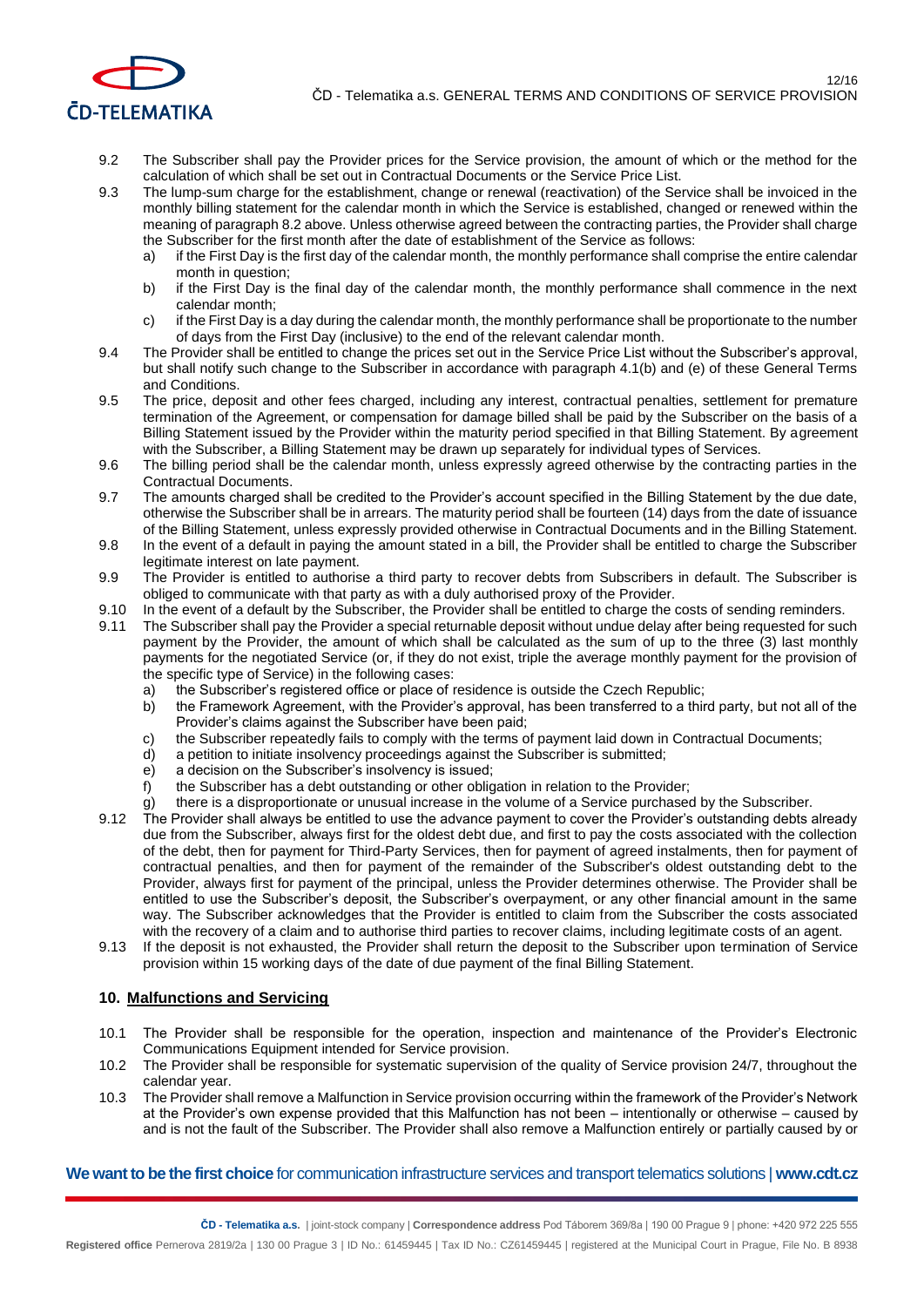

the fault of the Subscriber at the Subscriber's expense and under the conditions agreed between the contracting parties separately for each such case.

- 10.4 If a Malfunction within the Provider's Network is caused by the actions of a third party who is in a contractual relationship with the Subscriber, the Subscriber shall make all documents available to the Provider which are necessary for the lodging of the Provider's claims against that third party.
- 10.5 The Provider shall remove a Malfunction in an Electronic Communications Service within 12 hours of the reporting thereof.
- 10.6 The Subscriber is obliged to inform the Provider's Customer Centre about a Failure in Service provision without needless delay, specifying the following in the notification:
	- a) identification of the Subscriber;
	- b) identification of each service in question;
	- c) a description of the Malfunction, including information about the Terminal Equipment in which the Malfunction is present;
	- d) the time the Malfunction occurred;
	- e) who is reporting the Malfunction;
	- f) the time the Malfunction is reported.
- 10.7 The Subscriber is obliged to check that the Failure is not on its own part.
- 10.8 If it is later discovered while eliminating the Malfunction that the Malfunction is not in the Network but is localised in the Subscriber's Terminal Equipment, the Provider shall be entitled to payment of the costs incurred.
- 10.9 Interruption of a power supply to any of the Provider's Equipment located at the Subscriber's Site shall not be considered a Malfunction under these General Terms and Conditions.
- 10.10 If the Subscriber fails to arrange access to all the spaces and rooms at the Subscriber's Site in which the Provider's Equipment is located in order to make a servicing intervention in the equipment, the time lost by the Provider's servicing staff waiting for access to these spaces shall not be included in the duration of the Malfunction and the Subscriber shall be obliged to pay for the time spent waiting.
- 10.11 If the Provider incurs additional expenditures due to inaccessibility of the Subscriber's building for a servicing intervention (e.g., having to repeat the trip to make repairs, additional costs of repairs associated to the time lag, etc.), the Provider shall be entitled to demand indemnities for the costs from the Subscriber. The Provider's right to demand indemnities for damage is not affected by this provision.

### **11. Complaints**

- 11.1 Complaints by the Subscriber may concern Services provided or billing of prices. Complaints shall be lodged via the Customer Centre.
- 11.2 The Subscriber shall be obliged to file complaints concerning billing of prices within 2 months of the date of delivery of the Billing Statement for the Service provided, otherwise the right shall expire. Filing a complaint concerning billing of prices for Services provided based on Contractual Documents shall not have a suspensive effect, and the Subscriber shall be obliged to pay the price in full by the maturity date.
- 11.3 The Subscriber shall be obliged to file complaints concerning Services provided within 2 months of the day of the defective provision of a Service, otherwise the right shall expire.
- 11.4 If a Service has not been provided in the quality or extent specified by the Contractual Documents and/or according to the Service Parameters, or has not been provided at all, the corresponding part of the price paid for the Service provided in a defective manner shall be used to pay other debts that the Subscriber owes to the Provider. Only if indemnity is to be paid after the termination of the Framework Agreement and provided that the contracting parties' mutual debts are settled shall the indemnity be paid in cash.
- 11.5 The Provider shall be obliged to handle a complaint concerning billing of prices or Service provision without undue delay, no later than 1 month after the delivery date of the complaint. If complaint handling requires negotiations with an operator abroad, the Provider shall be obliged to handle the complaint within 2 months of its delivery.
- 11.6 If the price of a Service is billed to the detriment of the Subscriber, the Provider shall be obliged to return the price difference to the Subscriber within thirty (30) days of handling the complaint, unless the Subscriber agrees otherwise.
- 11.7 The Provider shall be entitled to charge the Subscriber for costs of handling a complaint concerning a Service provided if it is found that the defective performance occurred as a consequence of the Subscriber's violation of Contractual Documents, for other reasons on the Subscriber's part, or if it has not occurred at all. Only in cases where compensation should be provided after expiry of the Framework Agreement shall compensation be paid in cash, subject to the settlement of mutual obligations between the contracting parties.
- 11.8 Subscribers' complaints and comments concerning Service provision based on Contractual Documents shall be accepted at the Provider's Customer Centre and shall be handled in compliance with generally binding legislation and these General Terms and Conditions.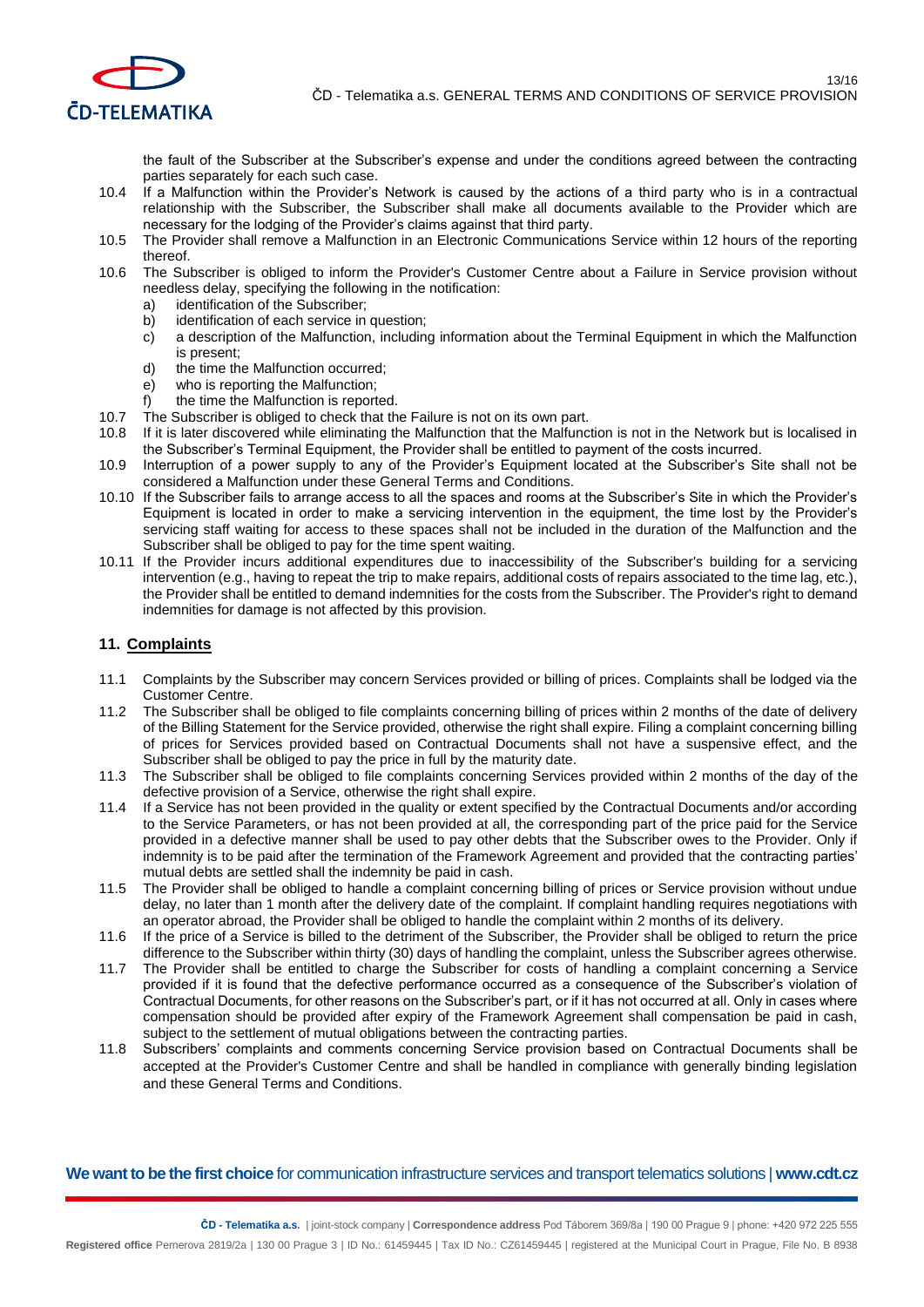

# **12. Protection of Operational Data and Localisation Data**

- 12.1 The Provider is obliged to ensure, technically and organisationally, security of Services provided in terms of protection of the Subscriber's Personal Data in accordance with valid legislation and specified in more detail in the document Information on Personal Data Processing pursuant to Section 7.1 of these General Terms and Conditions, as well as protection of Operational Data and the Localisation Data and confidentiality of communication among individuals and legal persons when providing Services in accordance with the Electronic Communications Act.
- 12.2 Unless the Provider and the Subscriber agree otherwise, the Subscriber agrees to have its name and surname or business name listed in the Provider's reference list.
- 12.3 The Subscriber acknowledges that the Provider is obliged to process Operational Data and Localisation Data in accordance with the Electronic Communications Act for billing the price for the Service provision up to the end of the period during which payment may be enforced. The Subscriber acknowledges that operators of networks and operators of Electronic Communications Services may provide each other with data related to Service provision, including, but not limited to, data about the subscribers being connected, in order to ensure interconnection and access to the Network, mutual billing, and the detection of any misuse of the Network and Electronic Communications Services. Should the Subscriber incur a non-material loss as a result of defective processing of Personal Data, the Subscriber shall be entitled to seek compensation for such a loss in accordance with Section 2951(2) of the Civil Code.

### **13. Information for Consumers and Personal Data Protection**

- 13.1 The provisions of this Article shall apply if the Subscriber is a consumer within the meaning of Section 418 of the Civil Code, i.e. if the Subscriber is an individual who enters into a contractual relationship with the Provider outside the scope of his/her business activities or outside the scope of the independent exercise of his/her profession.
- 13.2 The Provider hereby informs the Consumer Subscriber, pursuant to Section 14 of Act No. 634/1992 Coll., on Consumer Protection, as amended, that the entity for out-of-court settlement of consumer disputes materially competent for the services provided is the Czech Trade Inspection Authority. Website of the Czech Trade Inspection Authority: [http://www.coi.cz/.](http://www.coi.cz/)
- 13.3 Information on the prices of the Services provided by the Provider is provided in the Service Price List.
- 13.4 Protection of the personal data of individuals, including the personal data of Customers, shall be ensured by the Provider in accordance with EU and Czech legislation, in particular with Regulation (EU) No 2016/679 of the European Parliament and of the Council of 27 April 2016 on the protection of natural persons with regard to the processing of personal data and on the free movement of such data (hereinafter referred to as the "GDPR") and Act No 110/2019 Coll., on the processing of personal data, as amended (hereinafter referred to as "Personal Data Processing Act"), or other regulations governing this matter. The Provider regulates the matter of personal data in documents entitled Terms and Conditions of Personal Data Protection and Principles of Personal Data Processing, which are listed on the website: [www.cdt.cz/soubory-ke-stazeni.](http://www.cdt.cz/soubory-ke-stazeni)

### **14. Cooperation between the Parties**

- 14.1 Interactions between the Subscriber and the Provider to eliminate ambiguities in their mutual communication in the provision of the Services specified in paragraph 1.2 of these GTC shall be carried out through authorised persons of the Subscriber and the Provider. A list of these persons with an indication of their powers is set out in an Annex to the Framework Agreement. Both parties undertake to notify the other party of any changes in contact persons, contact addresses and places of performance, including the telephone number necessary for reporting repairs and malfunctions, within a period of no more than 10 days before the change is made.
- 14.2 The Contracting Parties are obliged to immediately and demonstrably inform the other Contracting Party of all facts that are or may be important for the proper fulfilment of obligations ensuing from the Contractual Documents.

### **15. Restricting or Suspending the Service Provision**

- 15.1 The Subscriber acknowledges that the Provider, when providing internet access services, shall not implement traffic management measures that go beyond reasonable traffic management measures pursuant to Article 3 of Regulation (EU) 2015/2120 of the European Parliament and of the Council and, in particular, shall not block, slow down, alter, restrict, disrupt, degrade or discriminate against specific content, applications or services or specific categories thereof, unless it is absolutely necessary and only for the time strictly necessary for the purpose of:
	- a) compliance with Union legislative acts or national legislation, consistent with EU law, applicable to providers of internet access services or measures implementing those Union legislative acts or national legislation, consistent with EU law, including decisions of courts or public authorities having jurisdiction;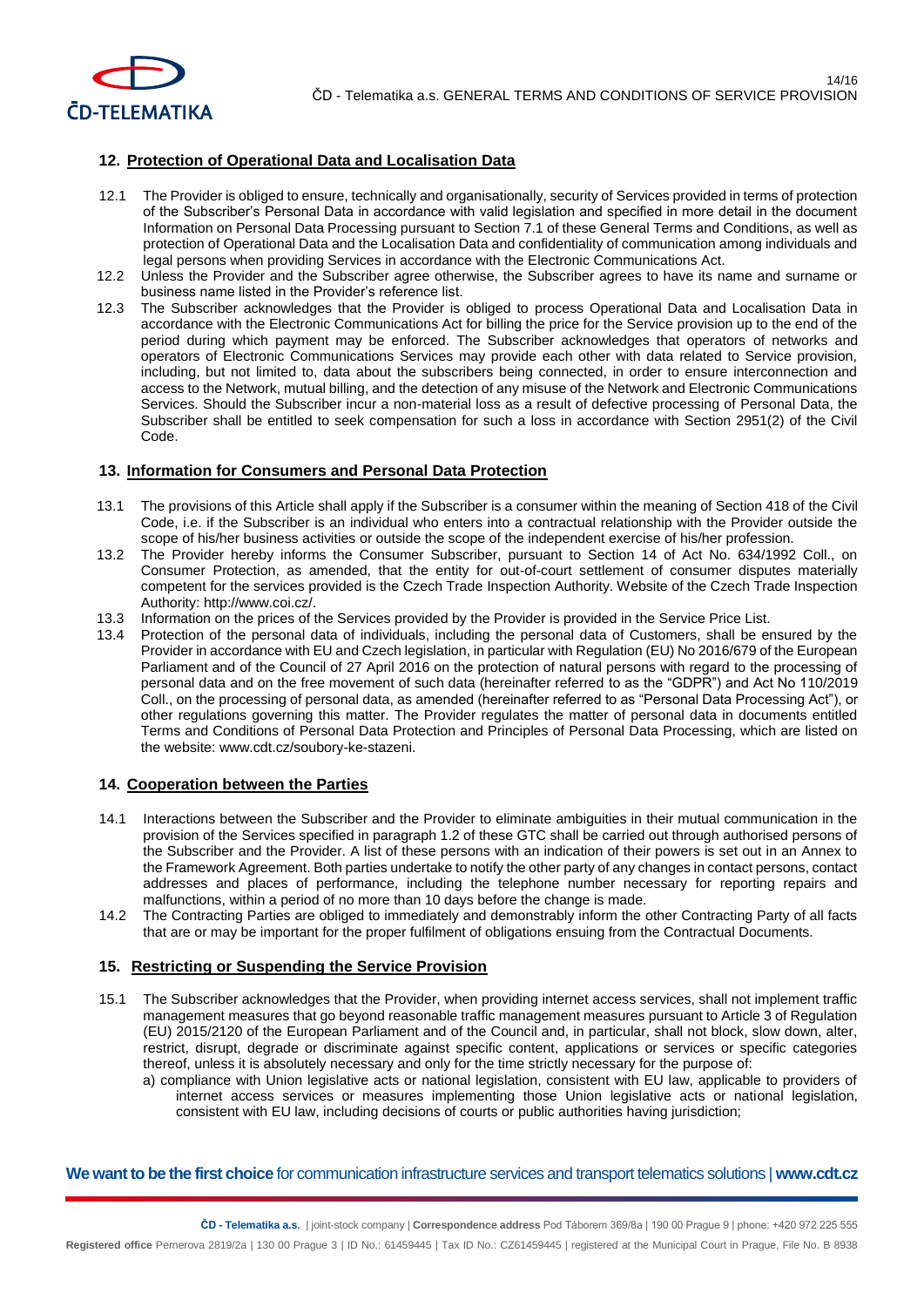

- b) maintaining the integrity and security of the network, the services provided over the network and the end-user equipment;
- c) avoiding imminent network congestion and mitigating the effects of exceptional or temporary network congestion, provided that equivalent categories of traffic are treated equally. Such restriction/interruption of a Service is not a violation of the terms and conditions of the Service provision by the Provider.
- 15.2 The Provider is entitled, except for calls to emergency numbers, to immediately limit or interrupt the provision of the Service if:
	- a) the Subscriber fails to pay the billed amount despite a reminder and fails to do so even within an additional grace period, which shall not be shorter than 7 days from the receipt of the reminder from the Provider for non-payment of the price (receipt by SMS or e-mail is also considered to be verifiable receipt of the reminder for non-payment of the price). After the expiry of the grace period, the Provider may restrict the provision of the separately billed Service in question to the Subscriber by preventing active access to the Service, except for making calls to emergency numbers. The price for a demonstrable reminder must be cost oriented;
	- b) it is suspected that the Subscriber has entered into the Agreement on the basis of false information or if the Subscriber is abusing the Service;
	- c) there is a reasonable suspicion that the Subscriber or a third party through the Subscriber's Equipment has abused or is abusing the Services, or is using the Services in a manner that may adversely affect the operation of the Network or any part thereof, or the quality of the Services, or materially interferes with the rights of others;
	- d) viruses or spam are sent from the Subscriber's technical equipment or DDOS attacks are made on the Provider's or third parties' technical equipment, regardless of whether this was caused by the Subscriber's will or in case of abuse of the Subscriber's technical equipment by a third party;
	- e) the conditions necessary for the Provider to provide the Service to the Subscriber are not met. Such restriction/interruption of a Service is not a violation of the terms and conditions of the Service provision by the Provider.
- 15.3 For the proper use of the Services and Networks and to prevent their abuse, the Provider shall be entitled to:
	- a) set financial or volume limits for the provision of Services, usually for a certain period of time (e.g. day, billing period, etc.); if the limit is exceeded, the Provider is entitled to interrupt the provision of Services;
	- b) change the telephone number, user name, IP address or access codes for urgent technical or operational reasons after providing notification and without the Subscriber's consent. When renumbering, the Provider through automatic announcements or in any other way, shall inform the caller free of charge about the changes of subscriber numbers at the Provider;
	- c) apply transparent, non-discriminatory and proportionate measures to manage traffic on the Network; to maintain the integrity and security of the Network, to protect against congestion or to mitigate impacts, the Provider is entitled to temporarily limit traffic on the Network to the extent necessary to enable optimal use of the Service by all Subscribers.
- 15.4 The Subscriber acknowledges that the Provider is entitled to restrict or interrupt the provision of the Service for the reasons set out in this Article without prior notice to the Subscriber only on the basis of the Provider's own findings. However, the Provider is obliged to inform the Subscriber of the fact of the restriction or interruption of the Service by telephone, e-mail, SMS, displaying the message on the Subscriber's device or in any other agreed manner. In the event that active access to the Service is prevented due to reasons on the part of the Subscriber, the Subscriber shall be obliged to pay the full price of the Service during this period.
- 15.5 The Provider is entitled, upon the consent of the Czech Telecommunication Office, not to connect, disconnect or disable any device that causes damage to the Network or harmful interference or interferes with the functionality of the Network. In extraordinary circumstances, the Provider shall be entitled to disconnect the device without the consent of the Czech Telecommunication Office if necessary for the protection of the Network.
- 15.6 The Provider shall discontinue the provision of the Service in the event of the death of the Subscriber, if the Subscriber is an individual conducting business. A death certificate is required.

### **16. Common, Temporary and Final Provisions**

- 16.1 The contractual relationship between the Subscriber and the Provider shall be governed by the laws of the Czech Republic.
- 16.2 The Framework Agreement is concluded in accordance with the Civil Code. Disputes between the Subscriber and the Provider shall be settled by a court; in some cases the Czech Telecommunication Office is given jurisdiction. Disputes referred to in Section 129 of the Electronic Communications Act shall be settled exclusively by the Czech Telecommunication Office. These particularly include disputes relating to obligations imposed by or on the basis of the Electronic Communications Act and disputes in cases where the Provider or the Subscriber has changed to another person, in particular due to assignment of a claim, assumption of a debt or accession to a debt.
- 16.3 Consumers may settle disputes in accordance with Section 20d et seq. of Act No. 634/1992 Coll., the Consumer Protection Act, out of court with an authorised entity, specifically in the case of a dispute concerning Electronic